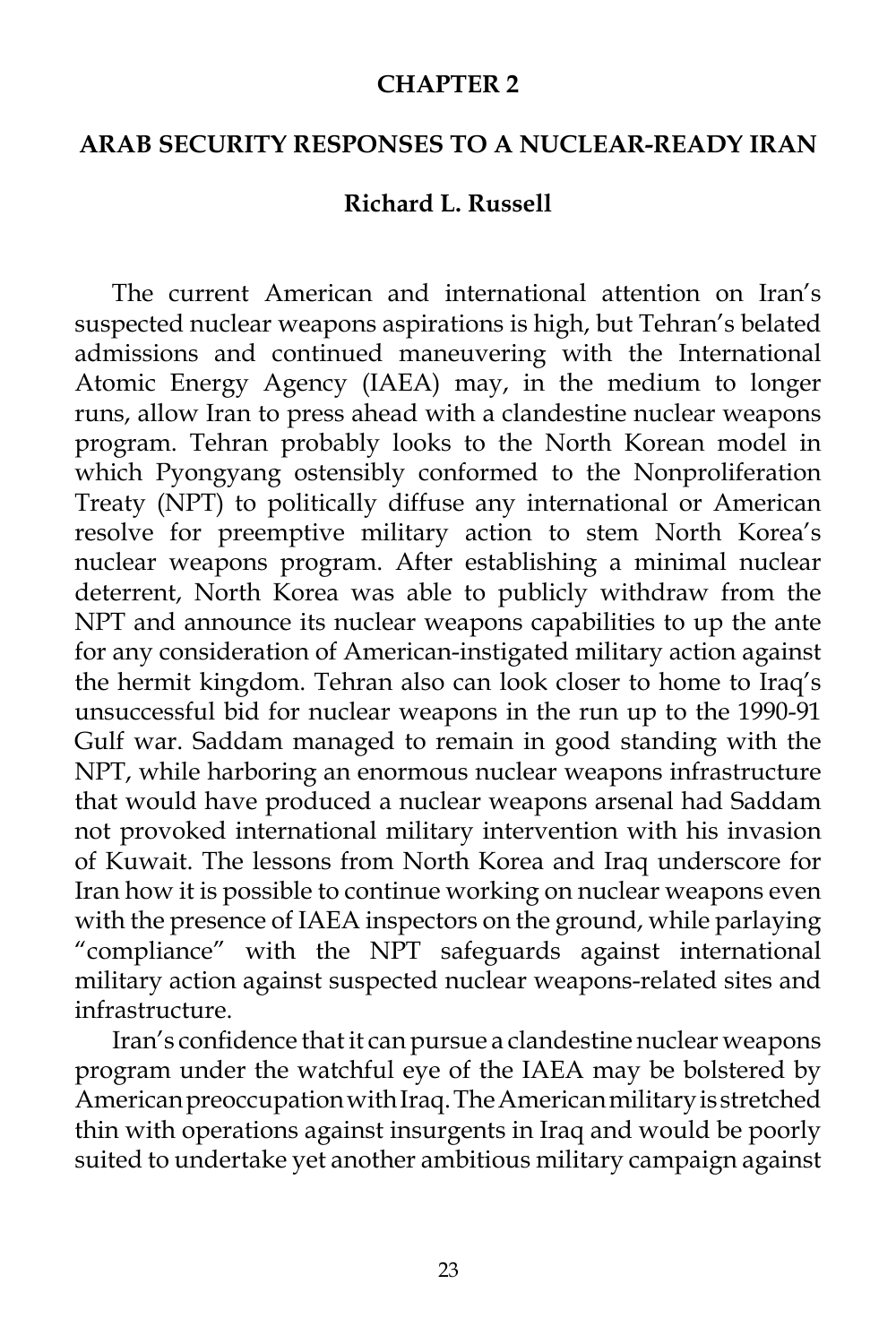neighboring Iran. American political legitimacy also is strained over the course of events in Iraq. Moreover, domestic and international confidence in the quality of American intelligence is in doubt after an apparently less than stellar performance against Saddam's Iraq. For all of these reasons, Iran might calculate that the Americans are illprepared to move militarily against its nuclear weapons program.

 Public and policy debate on Iran has focused on Tehran's bid for nuclear weapons, but significantly less attention is paid to the regional consequences if Iran is eventually successful in evading IAEA safeguards and acquiring nuclear weapons. To the extent that regional reaction to Iran's drive for nuclear weapons or its eventual possession of nuclear weapons is addressed, it is devoted largely to the dilemmas for American and Israeli policy. While Iran straddles the Middle East and South Asia, the major powers in South Asia— Pakistan and India—already have nuclear weapons, and their security perception is likely to be less startled by Iran's acquisition of nuclear weapons than those in the Arab world. Parenthetically, Islamabad appears to have cast aside any long-term strategic concerns about Iranian nuclear weapons in favor of short-term financial windfalls from aiding Iran's nuclear weapons program.

 But Arab states too will face new security challenges and burdens if faced with Iranian nuclear weapons capabilities. Authoritative Arab debate and discussion of the impact of Iranian nuclear weapons has not yet surfaced and probably should not be expected. Arab states, for all intents and purposes, still consider the public debate and discourse of national security policies to be taboo. Notwithstanding the arrival of satellite television and cable news programs, Arab public discussion of national security is muted, and what little does get aired publicly is intellectually superficial and resembles platitudes rather than hardheaded strategic analysis.

 In light of the paucity of public sources, a great deal of analytic speculation, as well as analysis based on off-the-record conversations with officers and diplomats from the region, are required to answer the question, "How will Arab states react and respond to a nuclearready Iran?" This chapter sets the analytic scene by examining Arab threat perceptions of Iran writ large. The chapter assumes that most regional states believe that over the next 5 to 10 years Iran could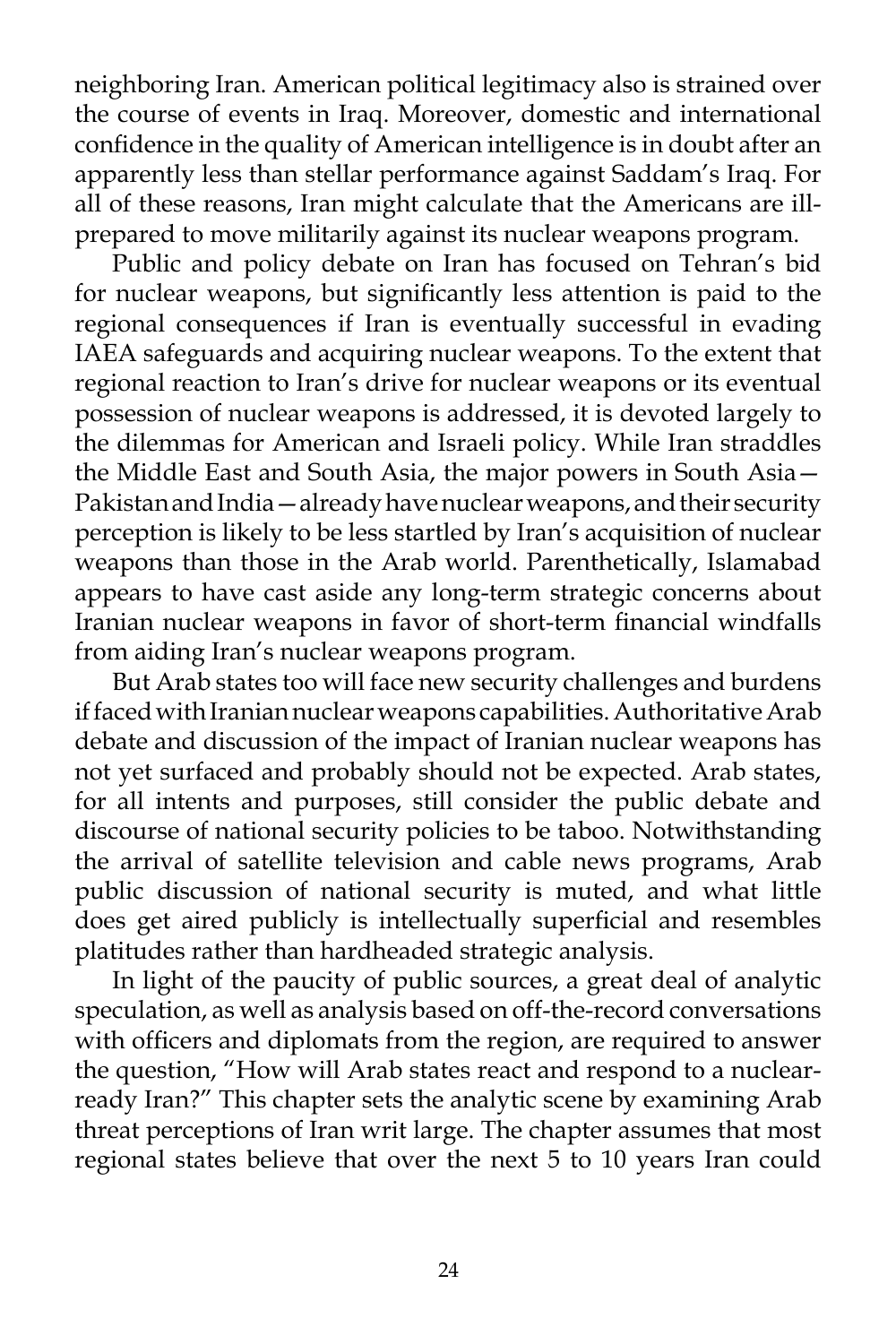readily and rapidly have nuclear weapons, even if Tehran does not make a formal policy declaration or detonate a nuclear device to demonstrate its nuclear power status. The chapter examines Arab perception of American and Israeli security, which is intertwined intimately with Arab contemplation of Iranian nuclear weapons capabilities. The chapter then discusses likely courses of action by Arab states nearest Iran in the Persian Gulf, as well as Arab states geographically located farther afield in the Levant and northern Africa. The chapter concludes with a discussion of the options and limitations for U.S. policy in stemming political-military pressures on Arab states to redouble their weapons of mass destruction (WMD) and delivery system programs in the aftermath of a suspected or demonstrated Iranian nuclear weapons stockpile.

# **ARAB THREAT PERCEPTION OF IRAN**

 Arab states traditionally have worked to balance Iranian power in the Persian Gulf and Middle East. Most of the Arab states, with the notable exceptions of Syria and Yemen, politically, economically, and militarily backed Iraq in its war with Iran out of concern that Iranian forces threatened at various stages in the 1980-88 war to overwhelm Iraqi forces, thus gaining a strategic foothold in southern Iraq from which Tehran could exercise a stranglehold on Kuwait and Saudi Arabia. Such a course of events would have positioned Tehran to better export its then revolutionary zeal to undermine moderate Arab states throughout the region and to dominate the regional distribution of power.

 The Iran-Iraq war depleted Iranian political, military, and economic power and reduced the acuteness of Arab threat perception of Iran during the 1990s. The substantial American military presence in the region as a legacy of the 1990-91 war to monitor and deter any renewed Iraqi military ambitions in the Gulf, reassured Arab Gulf states that neither Iraq nor Iran would be able to mount an ambitious military campaign to upset the regional balance of power. Iran's election in 1997 of President Khatami, who was widely perceived as a moderating political influence in Tehran, dampened Iran's zeal for exporting the Islamic revolution and led to a further easing of the Arab threat perception of Iran.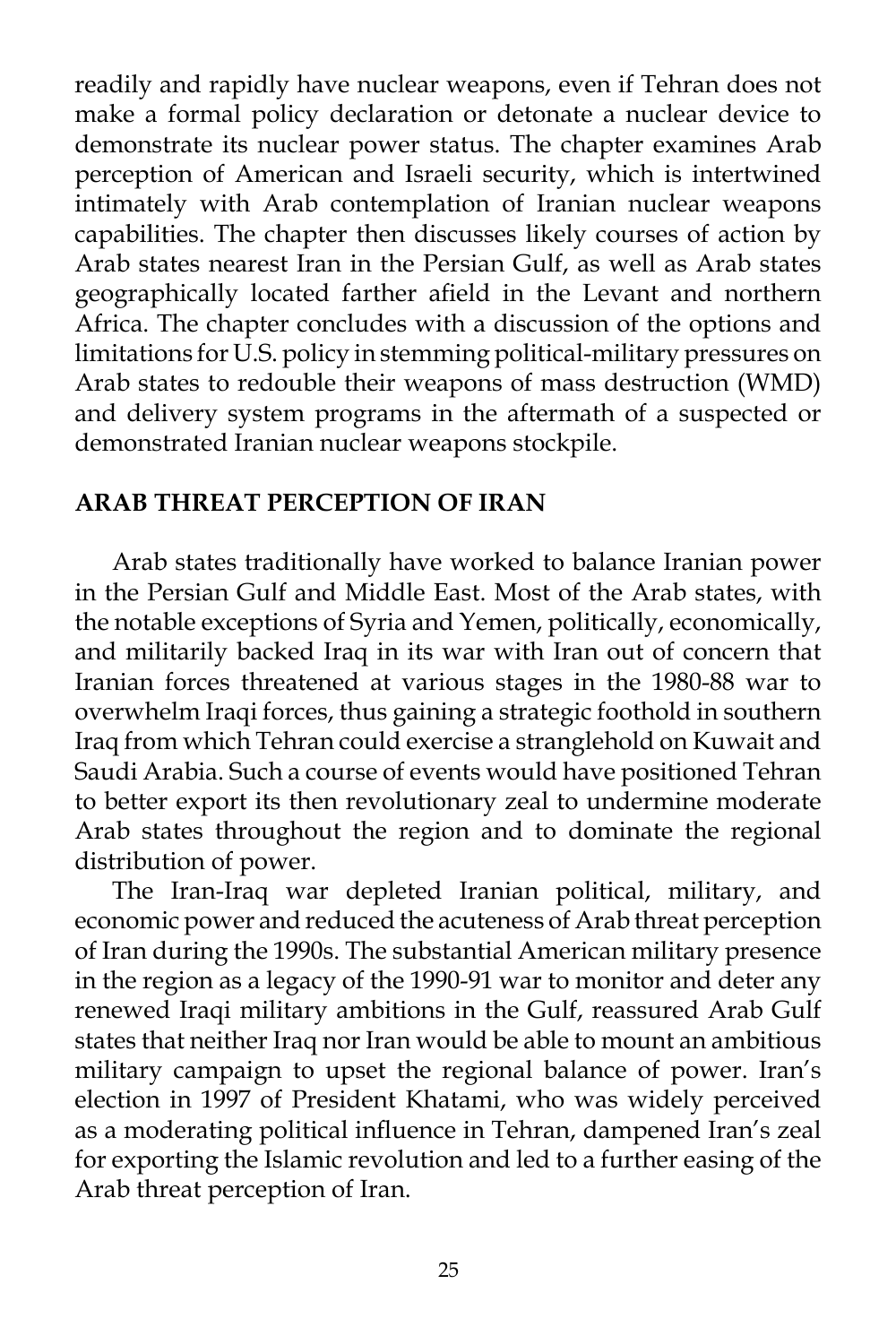The American ouster of Saddam Hussein's regime in Iraq may have diminished further Arab concern about Iran's ability to leverage its geopolitical mass to dominate the Gulf. Arab states are in awe, if only privately, of American military capabilities that they witnessed slash through the massive Iraqi forces widely regarded as the most formidable Arab military forces in 1990. Arab military forces too must be impressed with the relative ease with which American and British forces smashed through Iraq to occupy Baghdad. Arab states must calculate that as long as American forces occupy Iraq, Tehran would not dare to undertake any conventional military operations to challenge the Gulf distribution of power. Indeed, many Arab officers and diplomats today are more concerned about American political and military intentions in the Gulf than they are about Iran in its weakened political, military, and economic condition.

 The public disclosures in 2002 and 2003 about the scope and sophistication of Iran's nuclear weapons program is just beginning to seep into the strategic calculations of Arab diplomats, officials, and military officers. The Arab states have been slow to perceive the strategic threat posed by Iranian nuclear weapons. As Judith Yaphe observes, the Gulf Cooperation Council states, "have shrugged off dire predictions of the dangers of a nuclear armed Iran."<sup>1</sup>

 The author's discussions with a wide array of senior military officers and diplomats from the Middle East reveal a fairly commonly held view that Iranian nuclear weapons would have a stabilizing effect on the region. These officials and officers observe that Israel and the United States both have robust nuclear weapons capabilities while Arab states do not, and only one Muslim state, Pakistan, does. They reason that Iranian nuclear weapons would have salutary effects on regional security because Tehran's nuclear arsenal would "balance" Israeli and American nuclear weapons. The implicit assumption of this line of reasoning is that Israel and the United States have political, military, and economic ambitions in the region that could only be checked by Muslim nuclear weapons, even if in the hands of the Farsi-speaking Islamic regime in Tehran.

 The superficial reasoning behind this Arab strategic thought may reflect the equivalent of an intellectual "knee jerk" reaction. As time passes and the reality of an Iran armed with nuclear weapons comes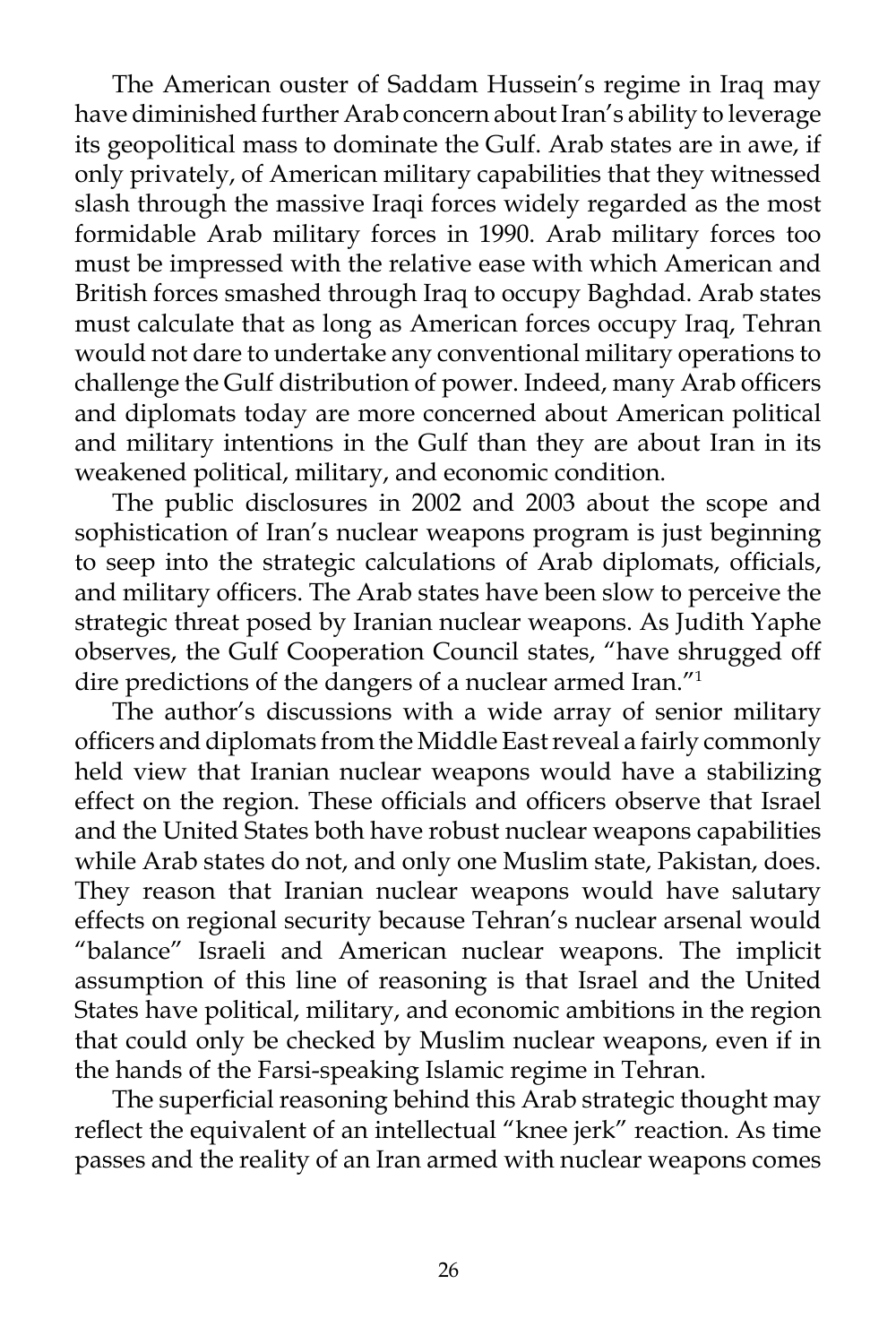into sharper focus, Arab diplomats and officers are more likely to come to grips with the dilemmas posed by a nuclear-armed Iran. They will have to worry that American security backing of Arab states may lessen in the face of Iranian nuclear weapons. Arab security policy officials would have to concede that the United States might be less willing to come to Arab states' aid in the event of a future regional crisis in which Iran wields nuclear weapons. Had Iraq had nuclear weapons in 1990, for example, the risks and potential costs of an American military campaign to liberate Kuwait would have been greater and might have led the United States to accept Iraq's occupation of Kuwait as a *fiat accompli*. In a future regional contingency, the Iranians could make limited land grabs in the Persian Gulf―whether against Iraq, Kuwait, or the United Arab Emirates―and hope to hold American conventional forces at bay with the threat of Iranian nuclear weapons. Iranian nuclear weapons too would afford Tehran the titular leadership role in the Gulf and give it substantial political sway with the Arab Gulf States.

 Arab states also will have to worry that Iran's possession of nuclear weapons will embolden Tehran to revert to a more aggressive foreign policy. The clerical regime might calculate, for example, that it could give more material assistance and lessen restrictions on Hezbollah to engage in operations against Israeli and American interests. The Iranians have supported Hezbollah operations against American forces as an appendage of Iranian foreign policy to push the Americans out of the Gulf, most notably in assisting Saudi Hezbollah attacks against the Khobar Towers. Tehran might calculate that it could support an even more ambitious unconventional terrorist campaign against American forces in the Gulf and the smaller Arab Gulf states that host American forces if it has a nuclear weapons arsenal. Tehran might assess that, even if its hand is exposed, the risks of American military retaliation would be minimal, given Iranian nuclear weapons. If push came to shove, Tehran could use nuclear weapons against American military assets or hosting countries in the region with Iranian ballistic missiles, or clandestinely insert them into the United States to directly target American cities and citizens.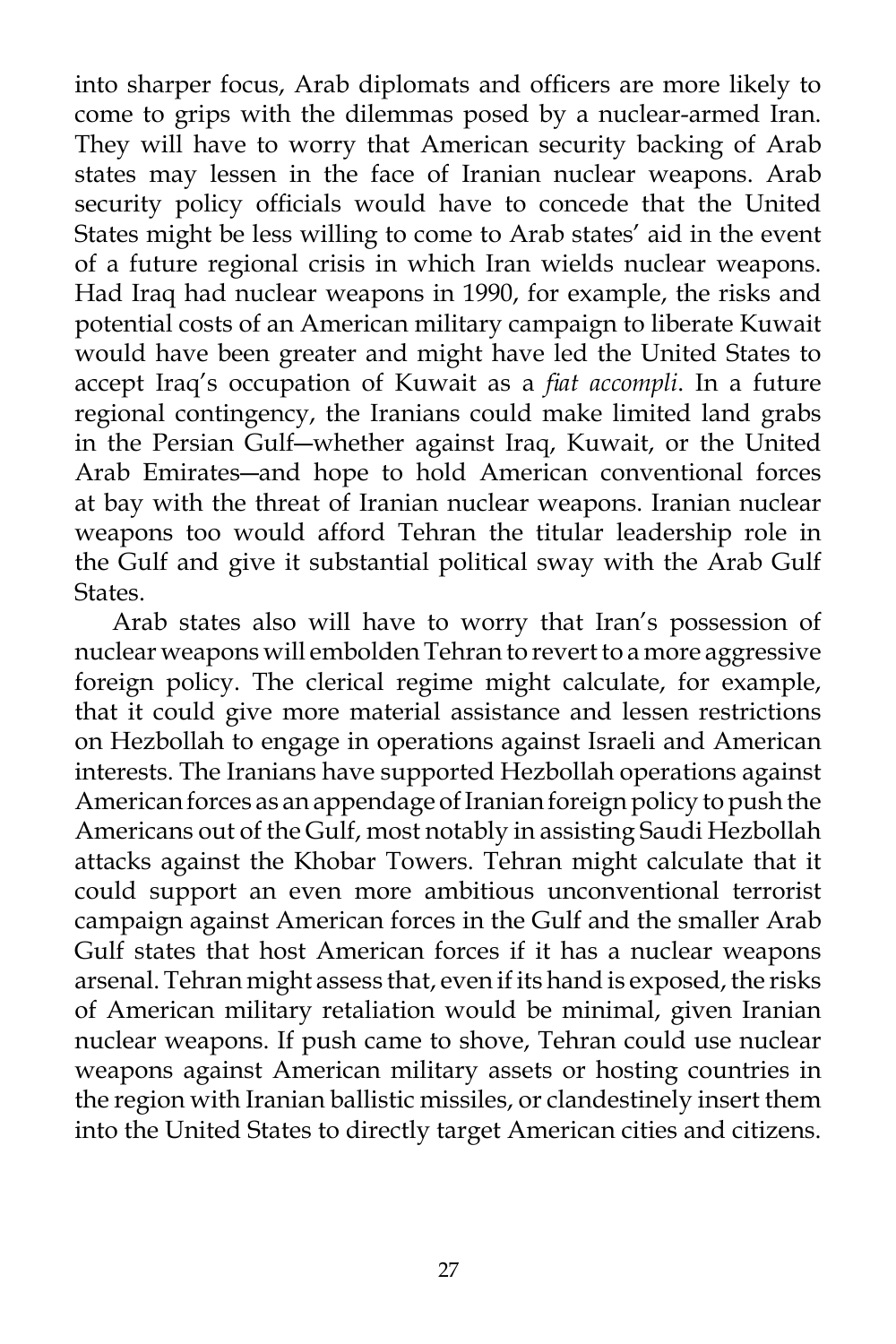## **ARABS WEIGHING AMERICAN AND ISRAELI REACTIONS**

 Scratching the analytic surface of the dilemmas posed by Iranian nuclear weapons will lead Arab defense planners to contemplate American and Israeli security policies. For Arab states, the United States and Israel are the "bulls in the china shop" whose actions will have to be gauged in mapping out Arab reactions to Iranian nuclear weapons. How the United States and Israel behave toward an Iran armed with nuclear weapons will affect their security policies and strategies.

 Arab officials already are alarmed at what they see as an American precedent for waging preemptive or preventive war. While American security studies scholars are careful to distinguish preemptive war as moving militarily first in a crisis against an adversary, and preventive war as moving to stop an adversary from growing too powerful, particularly with nuclear weapons, Arab officials appear to use these terms in conversations in English interchangeably. Arabs worry that the United States will move militarily against Iran either before or after Iran acquires nuclear weapons by using its military position in the Gulf to bring forces to bear against Iran.

 The Arab states worry that they will be caught in a crossfire in an American military campaign against Iran. The Saudis, for example, may hope that the ending of the American military footprint in Saudi Arabia will lessen the potential for Saudi Arabia to become embroiled in a future conflict with Iran. The Saudis, after all, resisted the investigation of the 1996 Khobar Towers bombing which killed numerous American servicemen out of fear that it would uncover Iranian ties to the operation and put the Kingdom in the middle of an American-Iranian conflict. The Gulf states, particularly Saudi Arabia, also worry that American military operations against Iran would give the Americans potentially too great an influence over the global oil market.

 The Arab states will be concerned about Israeli preemptive or preventive military action. The Arab regimes especially will worry that Israeli military operations against Iran―whether by air or sea― would spark street demonstrations that could spark public resentment against Arab regimes. Despite their worst fears in the run up to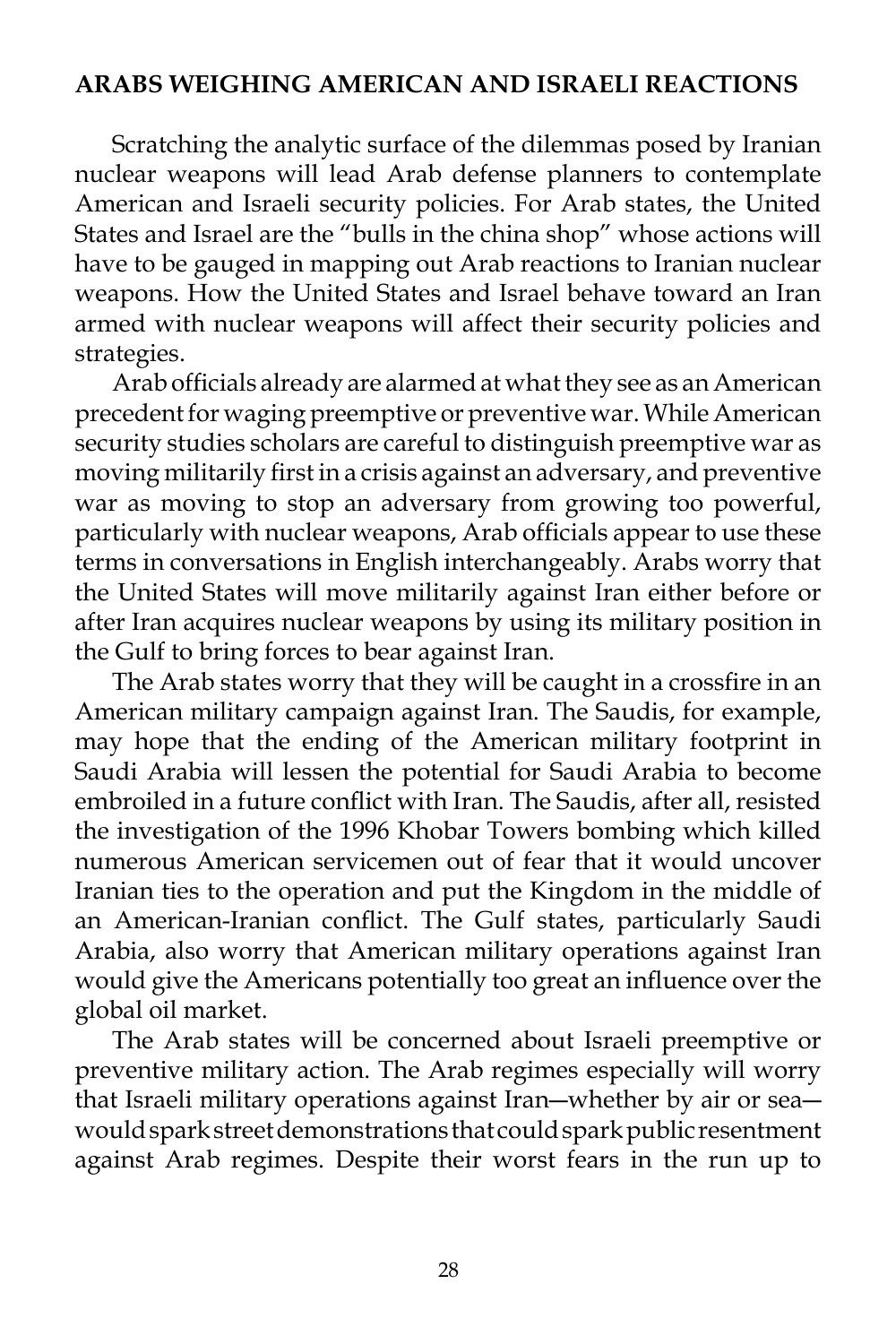the 2003 war against Iraq, "the Arab street" was muted. But Arab regimes will worry that Israeli military action against Iran would prove to be more volatile politically than American military action against Iraq had been. Arab military officers and diplomats have a hard time, though, understanding Israel's perception of geographic vulnerability and the severe security demands that Iran's acquisition of nuclear weapons would have on Israeli defense policy.

 The Arab world has a begrudging respect for Israeli air power, in particular due to its prowess demonstrated in the Arab-Israeli wars, air battles with Syrian aircraft in struggles over Lebanon, the air strikes against Palestine Liberation Organization (PLO) headquarters in Tunis, and the preventive air strikes against Iraq's nuclear reactor. The mystique of Israeli air power, however, probably is larger than reality in the case of Iran, which is located a far reach from Israeli airspace.2 Depending on the flight route, Israeli aircraft would have to violate Jordanian, Syrian, Iraqi, or Saudi airspaces to strike Iranian targets. While some speculate that Israel could gain basing support to launch aircraft from Turkish bases, Ankara's unease with working with the Americans vis-à-vis Iraq shows how squeamish the Turks are over relations with their southern neighbors. The Israeli air force's ability to generate sorties for a sustained air bombardment of Iranian nuclear weapons-related facilities, moreover, pales in comparison of that of the United States which enjoys wide access in the Persian Gulf, both in host countries and based on aircraft carriers.

 Tel Aviv, for its part, will try to work closely with Washington on the shared threat from Iran's nuclear weapons. In November 2003, the head of the Israeli intelligence service, the Mossad, told the Israeli Knesset that Iran's nuclear weapons program represented "the biggest threat to Israel's existence since its creation" in 1948.3 The Israelis would be relieved to have the Americans carry the lion's share of the burden for working diplomatically and, if necessary, militarily to stop Iran's nuclear weapons drive.

#### **THE GULF NEIGHBORHOOD**

 The policy plate of U.S. security officials is already overflowing with its current load of security responsibilities, and the contemplation or implementation of yet another formidable security task represented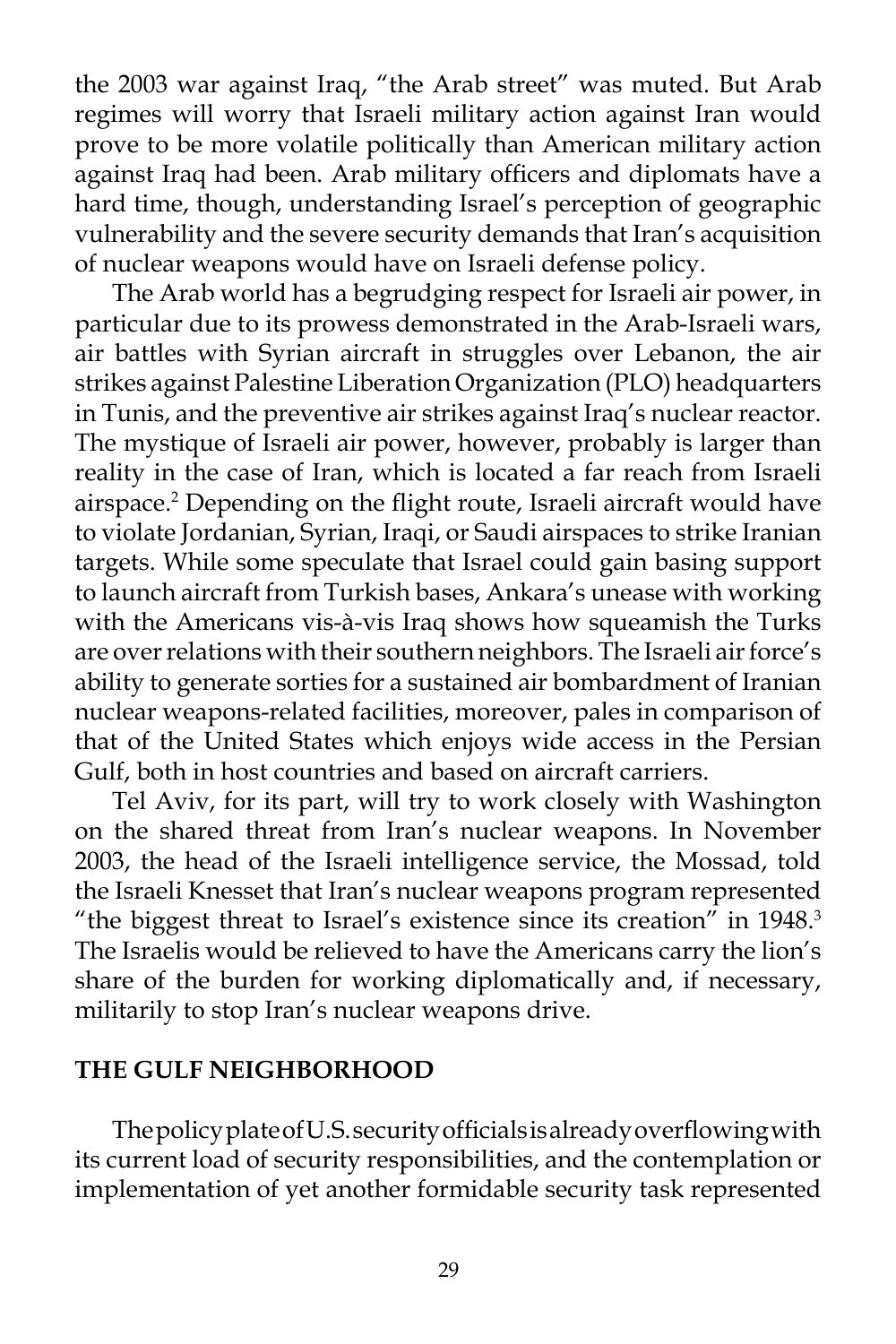by moving militarily―even in a limited air campaign―against Iran's nuclear weapons infrastructure may simply be one bridge too far for American policymakers. Should the United States be unable or unwilling to use military actions against Iran's nuclear weapons program, Tehran will likely acquire nuclear weapons sooner rather than later. How, then, are Arab states likely to react in the next 5 to 10 years to a suspected or demonstrated Iranian nuclear weapons stockpile and robust ballistic missile inventories as delivery means?

 Arab Gulf states will feel the Iranian threat most acutely. Iraq, for example, will continue to see Iran as the largest and most formidable national security threat in the region regardless what shape, form, or nature the post-Saddam government in Baghdad eventually takes. A relatively transparent, moderately disposed government in Baghdad probably would want American military reassurance to shore up its security vis-à-vis Iran. The Iraqis might be amenable to residual American and international ground and air forces hosted in Iraq. The Iraqis might want a profile small enough to minimize charges by political opposition that the Iraqis are subservient to the Americans, but large enough to serve as a "trip wire" to deter Iranian military ambitions against Iraq, particularly as Iraq's new armed forces are just taking root. The American presence in Iraq also would reassure Iraqis that the Iranians could not parlay their nuclear weapons for political coercion against Iraq.

 The Iraqis, too, probably will want force projection capabilities to deter Iranian military activities as well as to strike Iran in the event that deterrence fails. The residual American and international presence in Iraq might work to dampen Iraqi interests and ability to restart ballistic missile programs to match Iran's ballistic missile capabilities. The Iraqis, though, probably would press the United Stats and the West for advanced air force capabilities to project power and to compensate for not resuming ballistic missile endeavors. Parenthetically, while much public discussion has centered on the size and nature of Iraq's post-Saddam army, little debate has touched upon the legitimate air power needs of the future Iraq.

 Over the longer run, the withdrawal of American and international forces from Iraq probably would heighten Iraqi fears vis-à-vis Iran's nuclear weapons arsenal. Even if Iraqi conventional forces evolve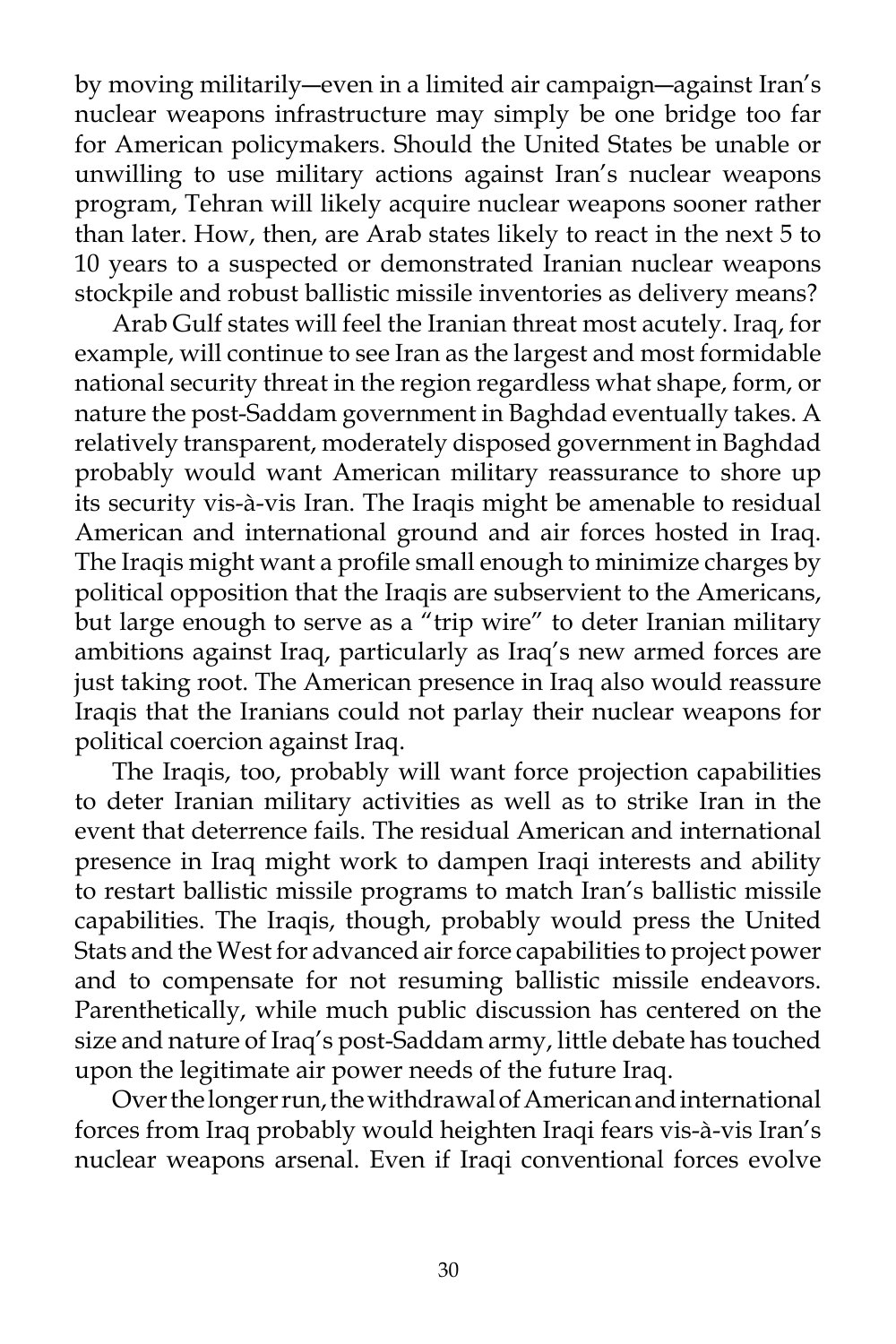into relatively modern, professional, and capable forces―albeit in fewer numbers than the forces during Saddam's rule―the Iraqis will be under strong pressure to contemplate resurrecting Iraq's nuclear program to counterbalance Iran's nuclear weapons inventory. From Baghdad's perspective, Iran could parlay its nuclear weapons advantage to politically coerce Iraq. The Iranians, for example, could embark on an aggressive campaign to support Iraqi Shia opposition in the south or challenge the Shat al Arab, calculating that Baghdad would be deterred by Iranian nuclear forces from undertaking conventional military reprisals across the border. The Iraqis would have to worry that, should they seek to strike conventionally against Iran, Tehran could resort to tactical nuclear weapons to destroy Iraqi forces on the battlefield.

 A Turkish decision to acquire nuclear weapons in response to Iran's nuclear arsenal would further increase Iraq's incentive to resurrect its nuclear weapons programs. A deterioration in Turkish-American relations, coupled with failed efforts to gain entry into the EU, over time could lead Ankara to be substantially less confident in NATO's resolve to come to Turkey's defense in the event of a military contingency with Iran. The Turks might then calculate that they need to have their own, independent nuclear deterrent as a hedge against Iran's nuclear forces, as well as future nuclear weapons aspirants to Turkey's southern borders.

 Saudi Arabia has worked to restore diplomatic ties with Tehran that were ruptured by the Iranian revolution and the Iran-Iraq war, but Tehran's possession of nuclear weapons is likely to cause discomfort in the kingdom. While the restoration of normal diplomatic relations appears on the surface to ease tensions, neither the Saudis nor the Iranians have abandoned their traditional aspirations to be the most influential nation-state in the Gulf. The Saudis are likely to view Iran's acquisition of nuclear weapons as a substantial Iranian effort toward politically and militarily dominating the Gulf. The Saudis probably would suffer a sense of political humiliation that the Iranians have the political prestige or reputation for power that accompanies nuclear weapons.

 Iranian nuclear weapons would add already substantial political-military incentive for Saudi Arabia to pursue its own nuclear weapons capabilities. The Saudis have limited conventional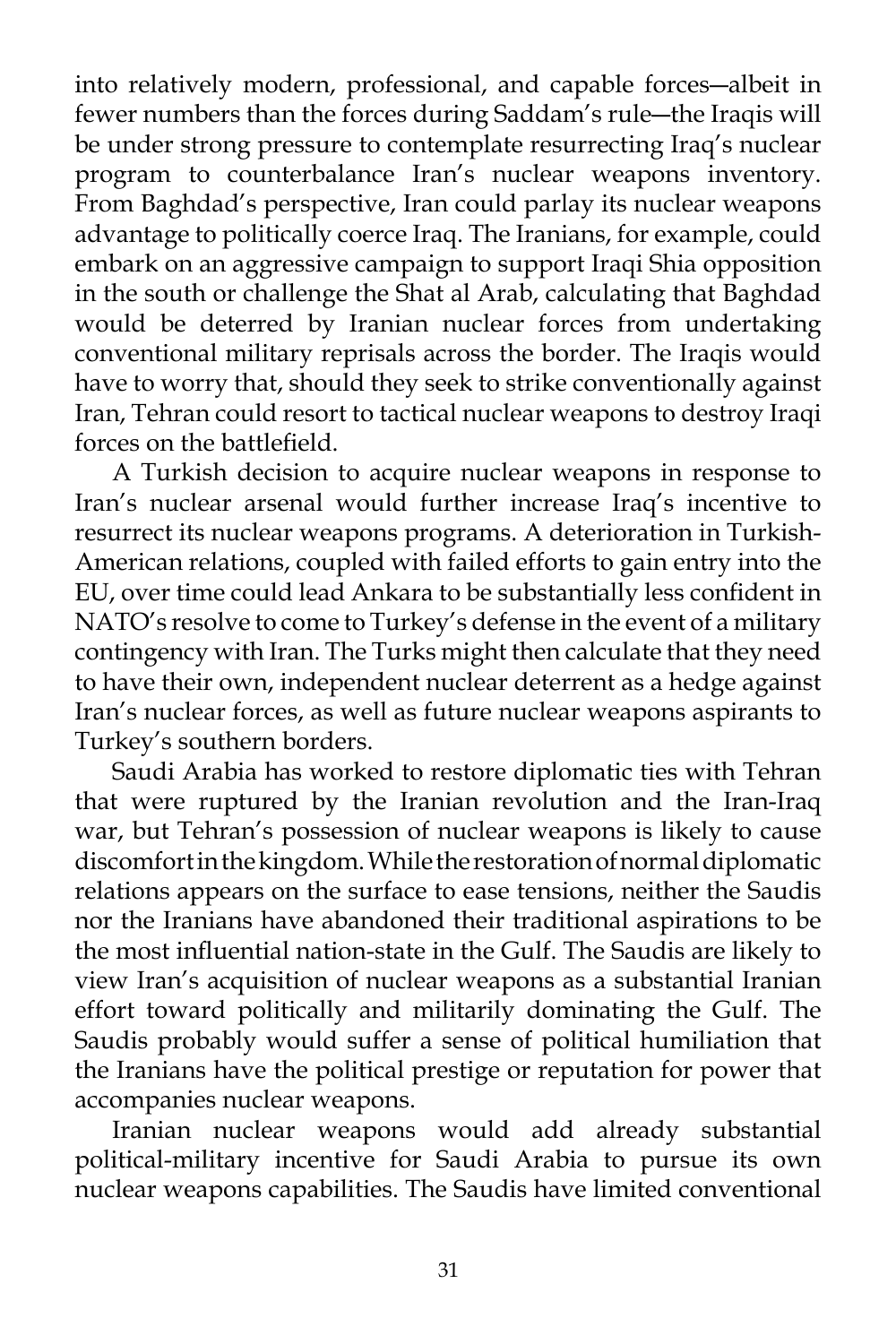military capabilities to defend their large geographic space from outside threats, the most serious of which, Iran and Iraq, could be armed with nuclear weapons. The Saudis worried in the Iran-Iraq war that Iranian forces would defeat Iraqi forces in southern Iraq to threaten Kuwait and the eastern province of Saudi Arabia. The Saudis would have to worry that a nuclear-armed Iran could again militarily threaten the Gulf. The Saudis, too, would have to worry about the foreign policy orientation of the future government in Iraq and hedge against the specter of Iraq in the long run, tapping its technical expertise to resurrect a nuclear weapons program. The Saudis also harbor deep mistrust of Israel and resent Israeli military prowess and nuclear weapons capabilities.

 The Saudis, too, have a wary eye on the military power of the United States. The Saudis have been shaken by post-September 11, 2001, events. They were shocked both by signs of formidable domestic political opposition against the Saudi regime and internationally by the anger in the United States over the stark, if belated, recognition that Saudi Arabia was a hotbed for al-Qaeda. The political backlash in the United States must have heightened Saudi concern that the United States could one day pose a threat to the Kingdom. Although this concern is never uttered, Saudi officials remember that the Kingdom was vulnerably dependent on the United States for its survival in the 1990 war. It would not take too much Saudi imagination to appreciate that the United States, with its 500,000 troops then stationed in Saudi Arabia, could have forcibly taken over the Kingdom in a couple of days. The Saudis today probably worry that that United States could, in the future, "overreact" to an al-Qaeda attack against American interests with retaliatory strikes or military occupation in Saudi Arabia, much as the Americans have done in Afghanistan and Iraq.

 A Saudi nuclear weapons capability would work strategically to shore-up Saudi insecurities vis-à-vis Iran's nuclear weapons capabilities, but also against potential hostile actions in the longer run from Israel, Iraq, and the United States. The Saudis have already taken several steps in this direction. In the 1980s, unknown to the United States, they secretly negotiated for and purchased intermediate range CSS-2 ballistic missiles from China. According to Anthony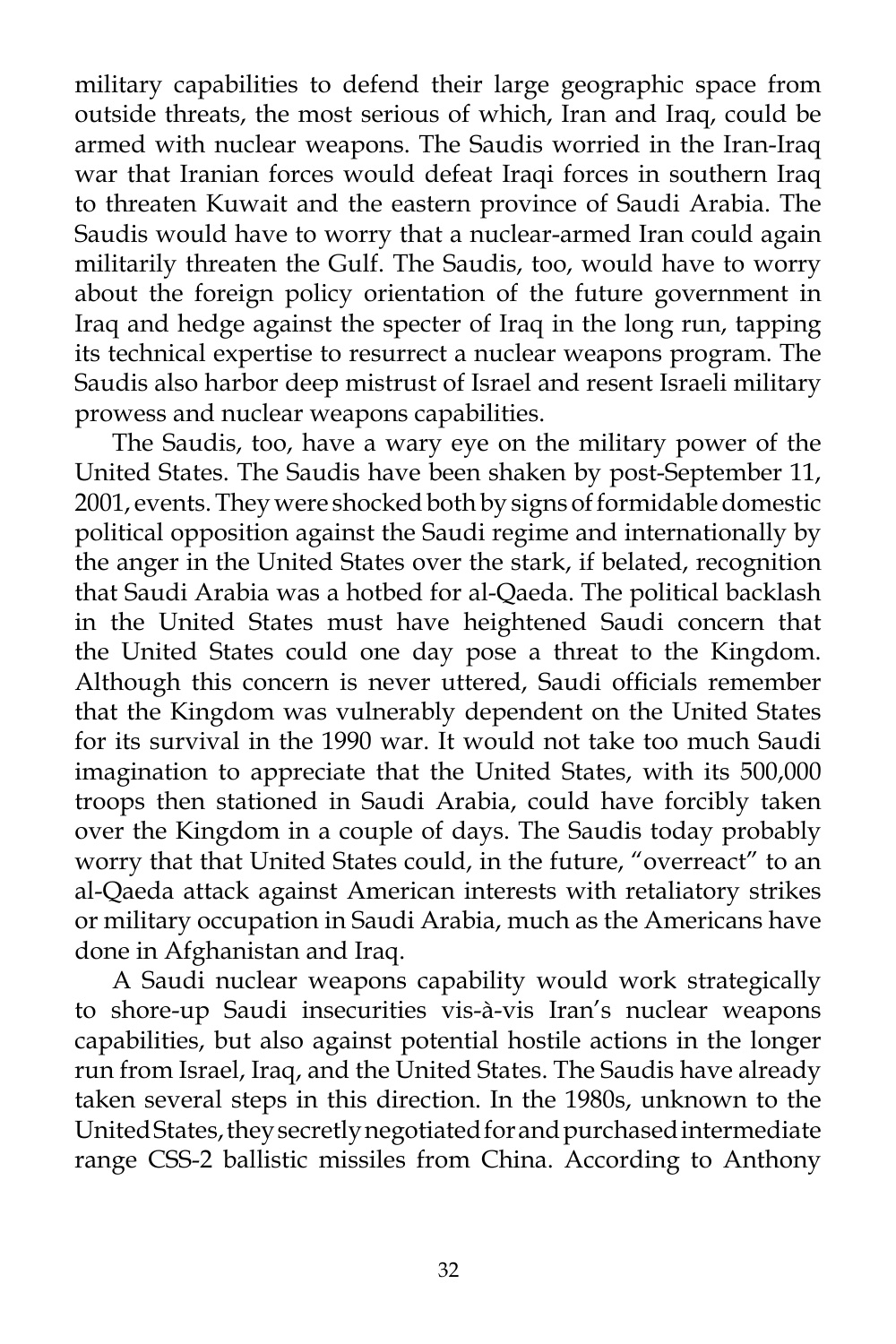Cordesman, the Saudis purchased 50-60 CSS-2 missiles, 10-15 mobile launchers, and technical support from China.<sup>4</sup> The missiles would be ideal for delivering nuclear weapons, but poorly suited for the delivery of conventional munitions because they are very inaccurate and too limited in numbers in the Saudi arsenal to be used in the massive missile barrages with the conventional weapons necessary to compensate for inaccuracies. The missiles, moreover, were sold from Chinese operational nuclear force inventories. Although Beijing and Riyadh claim that the missiles in Saudi Arabia are armed with conventional weapons, no American or international observers have been allowed by the Saudis to inspect and independently verify Chinese and Saudi claims.<sup>5</sup>

 The international revelations in 2003 about the scope and depth of Iran's nuclear weapons-related activities have brought to the public domain reports of Saudi contemplation of nuclear weapons with the assistance of Pakistan. The British newspaper, the *Guardian*, reported that Saudi officials have admitted that, in light of Iran's nuclear weapons program and the post-September 11 security environment, the Kingdom is considering a variety of national security policy options, one of which is the pursuit of nuclear weapons.<sup>6</sup> Other press reports allege that then Saudi Crown Prince Abdullah bin Abdulaziz traveled to Pakistan in October 2003 and secured a secret agreement with President Pervez Musharraf, under which Pakistan will provide the Saudis with nuclear-weapons technology in exchange for cheap oil.7 Naturally, Pakistani and Saudi officials deny these reports, but both Pakistan and Saudi Arabia have national interests consistent with such a course of actions. Pakistan needs money to support its military competition with India, while Saudi Arabia needs a deterrent to compete with Iran and Israel, and as a hedge against a distancing of security ties with the United States.

 While a body of circumstantial evidence suggests that Saudi Arabia has the interests, means, and intentions to lean toward a nuclear weapons option, there is little to suggest that the smaller Gulf Arab states are as far along in their strategic thinking as Saudi Arabia. To greater and lesser degrees, Kuwait, Bahrain, Qatar, the United Arab Emirates (UAE) and Oman gauge a threat from Iran in general. Yemen, on the other hand, takes great reassurance from its geographic separation from Iran and sees little to no direct military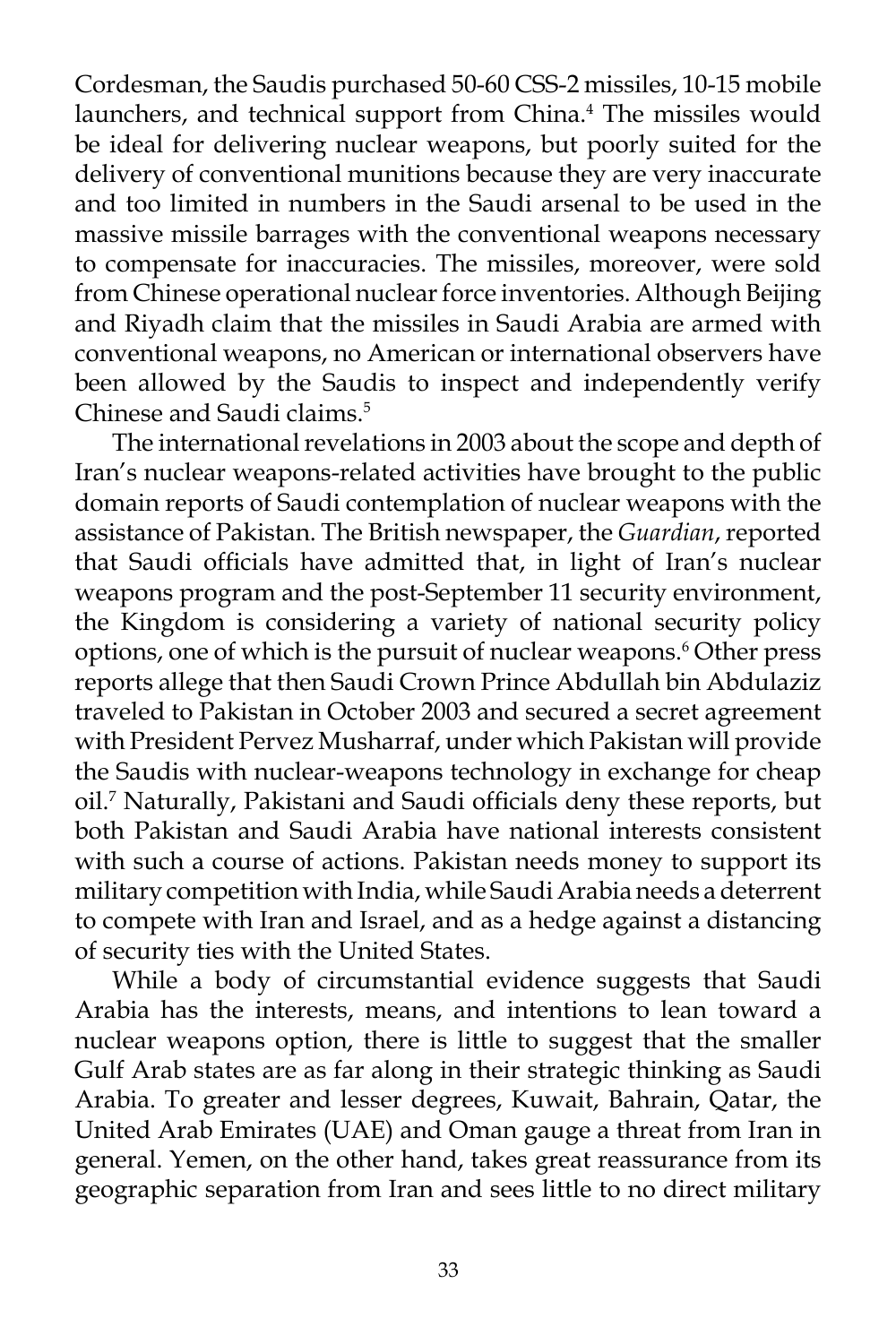threat coming from Tehran. Yemen's security preoccupation, despite Iranian nuclear weapons in the Gulf region, will continue to be its neighbor to the north, Saudi Arabia.

 The richer small Arab Gulf states have the financial wherewithal to purchase nuclear weapons and delivery systems, but they would face obstacles in moving along such a strategic path. China and Pakistan, for example, probably are more willing to press the envelope of risk with international and American backlash for public discovery of clandestine WMD-related dealings in exchange for the strategic prize of security ties with Saudi Arabia, the richest and one of the three major states in the Gulf balance of power, but they might be less willing to take these risks for the sake of security ties with the smaller Gulf states. The Chinese and Pakistanis might be more concerned with the operational security of any clandestine WMD cooperation with the smaller Arab Gulf states, recognizing that they need strong ties with the Americans that would increase the risk of public exposure. The Saudis, in contrast, have proven themselves adept at keeping secrets from the Americans. While Saudi Arabia may calculate that it could survive the international and American opprobrium that would accompany revelations of a Saudi nuclear weapons program, the smaller Arab Gulf states would have to worry that exposure of nuclear weapons aspirations would alienate their security backers―namely the United States and Saudi Arabia― which are the cornerstones for ensuring their autonomies from the larger states of Iraq and Iran.

 Small Gulf Arab state efforts to develop their own nuclear fuel cycles and nuclear power plants under the guise of civilian electric power generation would be a long and expensive undertaking. Such a course of action, moreover, might set off international alarm bells in light of Iran's successful exploitation of this route for acquiring nuclear weapons. The small Arab Gulf states might be less able than Iran to ride out international criticisms of ostensible civilian nuclear power infrastructure; they are far more dependent on critical trade and security from the West than Iran and therefore more vulnerable to the effects of international economic sanctions and ruptures in bilateral security arrangements, particularly with the United States, Britain, and, to a lesser extent, France. The small Gulf Arab states, too,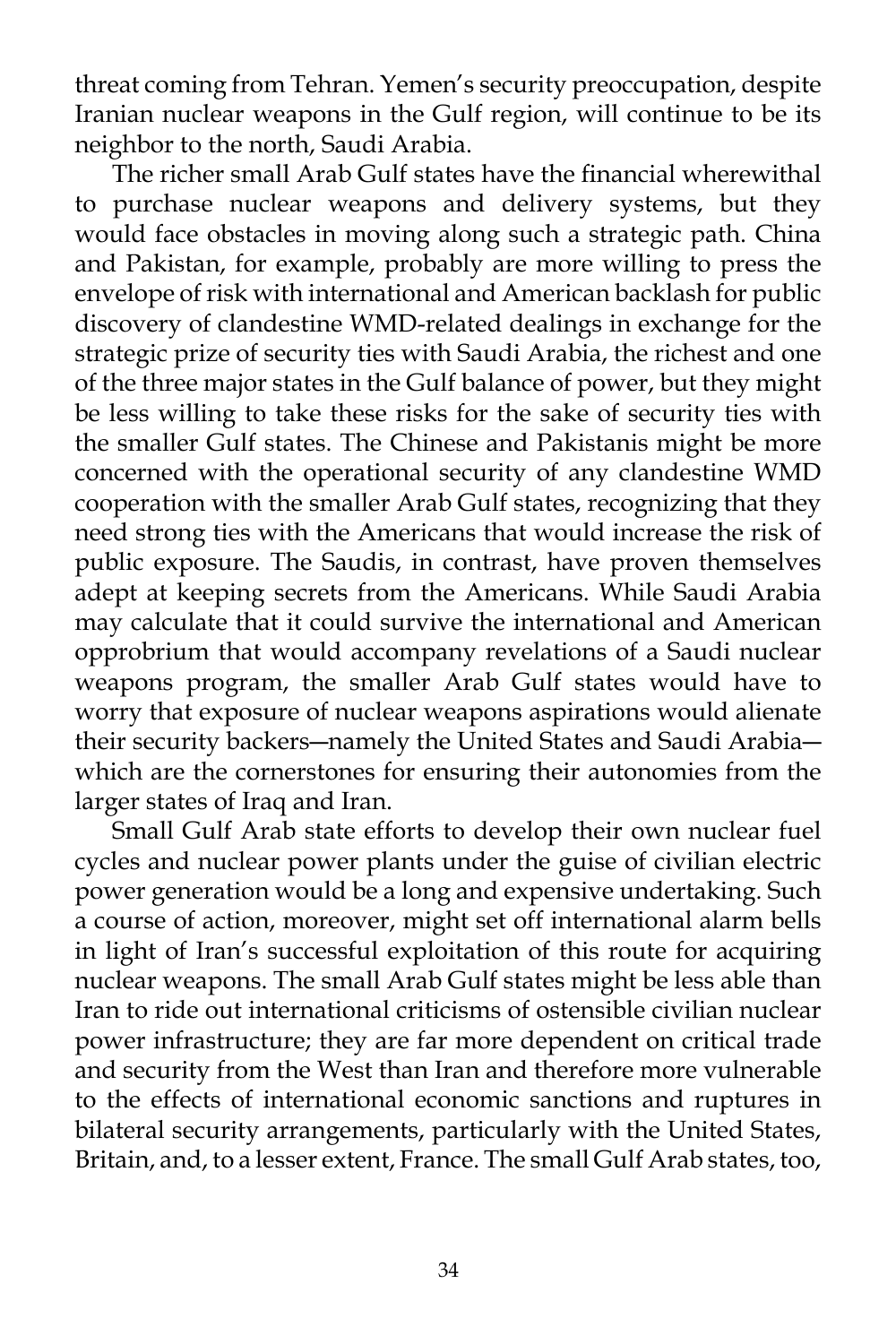would have to worry that their nascent nuclear power infrastructure would be vulnerable to preventive and preemptive attacks from larger regional powers.

 The notable exception to this line of reasoning might be the UAE, which perceives the Iranians as a threat more acutely than their Gulf Arab counterparts. The UAE still harbors resentment toward the Iranians for their occupation of the contested territories of Greater and Lesser Tunbs and Abu Musa Islands.<sup>8</sup> The UAE might calculate that Iran's nuclear weapons will reduce, if not eliminate, what little incentive Tehran has to negotiate a settlement to the island disputes, as well as embolden Tehran to take even more assertive actions against the UAE.

 The UAE has demonstrated a willingness to spend top dollar for defense as evident in procurement of combat aircraft from France and the United States, as well as *Scud* missiles from North Korea. The UAE blindsided the United States when Dubai purchased *Scud-B* missiles from North Korea in 1989, according to Simon Henderson.9 Dubai is suspected of having six *Scud-B* launchers.10 The UAE might see its *Mirage* 2000 and its F-16 aircraft as ideal nuclear weapons delivery systems and could turn to Pakistan for technical assistance. These aircraft and well-trained UAE pilots could readily navigate the Persian Gulf to hold at risk Iran's nuclear weapons infrastructure at Bushier and major naval facilities at Bandar Abbas. The UAE, moreover, has demonstrated willingness to purchase controversial weapons systems such as *Scud* missiles and suffer economic sanctions as a consequence. The Chinese and the Pakistanis might be willing to undertake the risk of exposure for substantial economic reward to assist the UAE in developing nuclear, chemical, or biological payloads for its combat aircraft or ballistic missiles.

### **THE LEVANT NEIGHBORHOOD**

 Iran's acquisition of nuclear weapons will have security repercussions for Arab states beyond the immediate Persian Gulf area. Syria and Egypt are geopolitically central to Middle Eastern security and will see their interests most directly affected by Iran's nuclear weapons power. Concerns about the prospects of Syrian or Egyptian nuclear weapons programs, however, have been muted in part due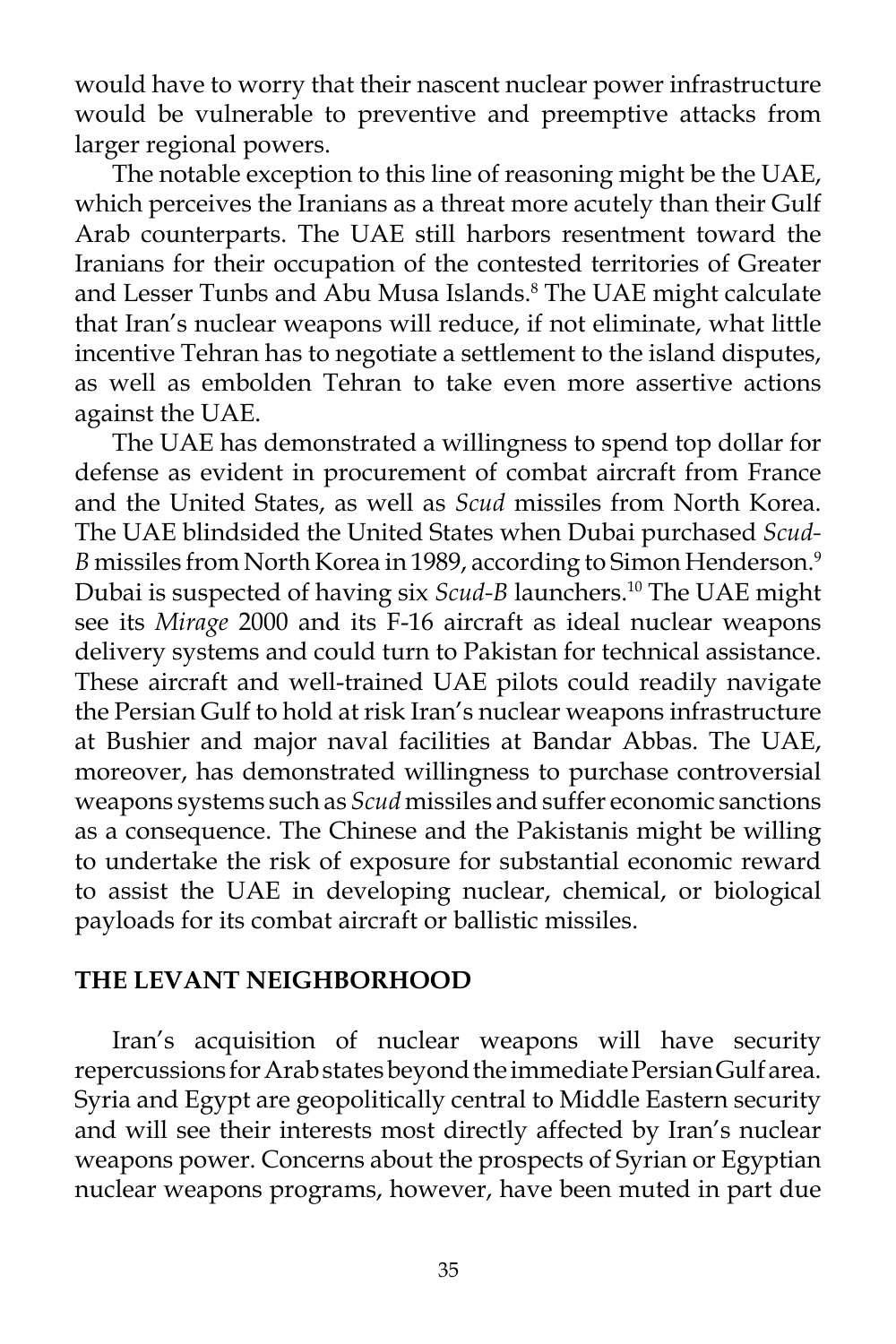to the economic weaknesses of both states. Common wisdom holds that nuclear weapons programs often are prohibitively expensive undertakings that put the nuclear weapons option beyond the grasp of many nation-states with poor, if not dysfunctional, economies, such as Syria and Egypt.

 A cursory look at reality shatters that common assumption. Two of the world's poorest and most ineffective economies in Pakistan and North Korea illuminate the stubborn fact that countries with an expert technical elite and the determination to siphon off scarce financial resources from their economies can defy reasonable assumptions and establish nuclear weapons programs. Pakistan and North Korea are estimated to have 2002 per capita gross domestic product (GDP) of \$462 and \$903, respectively.11 Egypt and Syria have estimated 2002 per capita GDPs of \$1,190 and  $$1,100$ , respectively,<sup>12</sup> which puts Cairo and Damascus on a richer footing than both Islamabad and Pyongyang. And like Pakistan and North Korea, Syria and Egypt have black market means for making funding streams for clandestine nuclear weapons programs. With the Pakistani and North Korean nuclear weapons histories in mind, one should not be too confident in dismissing futures in which the poorly performing economic states of Syria and Egypt embark on nuclear weapons programs.

 Syria, at least initially, might take some solace from Iran's nuclear weapons stocks. Damascus is increasingly isolated and in a weakened regional security position. It is encircled by states that enjoy strong security relationships with the United States; Israel to the southwest, Jordan to the south, Iraq to the east, and Turkey to the north. Syria, while the reigning influence in Lebanon, has only Iran to cooperate with in regional politics against the other regional powers influenced by the United States. In the short term, Damascus might welcome Iran's nuclear weapons as a means to bolster, by association, its marginal regional power.

 Over the longer run, Syria probably would come to see the negative strategic consequences of Iranian nuclear weapons. If, in response to Iranian nuclear weapons, Turkey and Iraq pursue nuclear weapons options, Syria will see its power position in the region deteriorate even further.<sup>13</sup> Turkish or Iraqi nuclear weapons will add to the already strong Syrian strategic incentive to pursue nuclear weapons because Damascus views Israel as its most formidable security threat.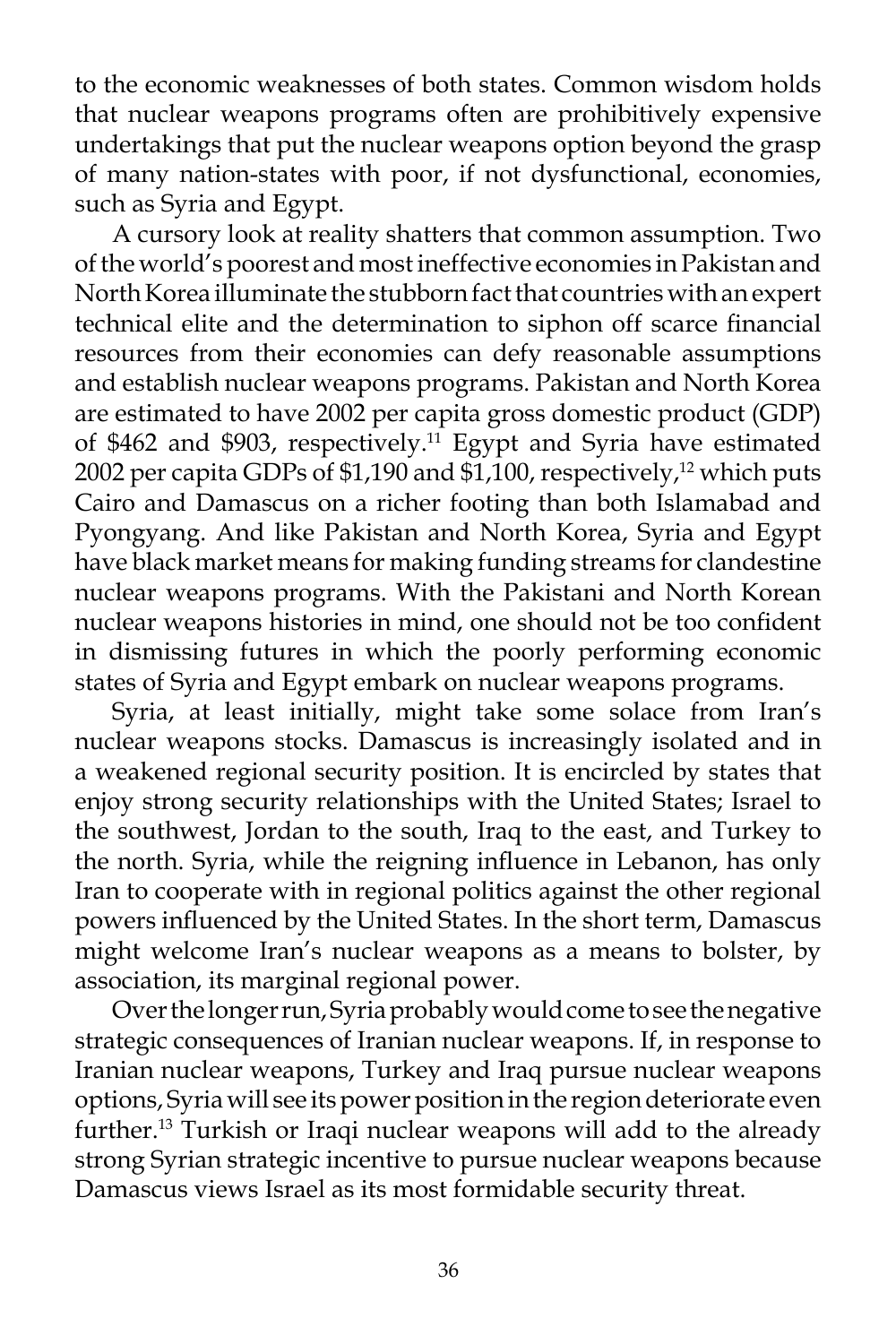The Syrian regime is isolated politically and might calculate that it has no other means to ensure its survival other than a nuclear deterrent. Damascus might calculate that it has no alternative to running the risk of Israeli military action in the near and medium terms in order to achieve a margin of security in the longer run under a nuclear umbrella. The Syrians have a rudimentary nuclear infrastructure upon which to build.<sup>14</sup> But aside from the formidable technical obstacles for acquiring the fuel cycle infrastructure to support a nuclear weapons program, Damascus would have a major challenge keeping its nuclear program secret to avoid provoking Israeli preemptive or preventive military action either against Syria's clandestine nuclear weapons infrastructure or against the regime itself. Tel Aviv probably could not tolerate Syrian possession of nuclear weapons, and, unlike the case of Iran, Israel has more than sufficient military capabilities needed to wage a sustained air campaign to damage Syrian political, military, and economic nodes significantly.

 Syria could respond more readily to accelerated regional nuclear weapons proliferation by strengthening its "poor man's nuclear weapon option." The Syrian conventional military is dying on the vine since it lost its principal military backer with the collapse of the Soviet Union. Today, Syria's conventional military is less capable on the battlefield than the Iraqi military of the 1991 war. The Syrian military is a thoroughly political institution unable to compete with Israel's military on the battlefield. Damascus compensates for conventional military inferiority by relying on chemical, and perhaps biological, weapons and ballistic missiles to deter Israeli military action. Undersecretary of State for Arms Control John Bolton testified to a House hearing in September 2003 that Syria has "a stockpile of the nerve agent sarin that can be delivered by aircraft or ballistic missiles, and has engaged in the research and development of more toxic and persistent nerve agents such as VX." Bolton also stated that Syria "is continuing to develop an offensive biological weapons capability" and expressed concern about Syria's nuclear activities, noting that Russia and Syria "have approved a draft program on cooperation on civil nuclear power."15 Damascus probably will redouble efforts in the chemical and biological weapons arenas to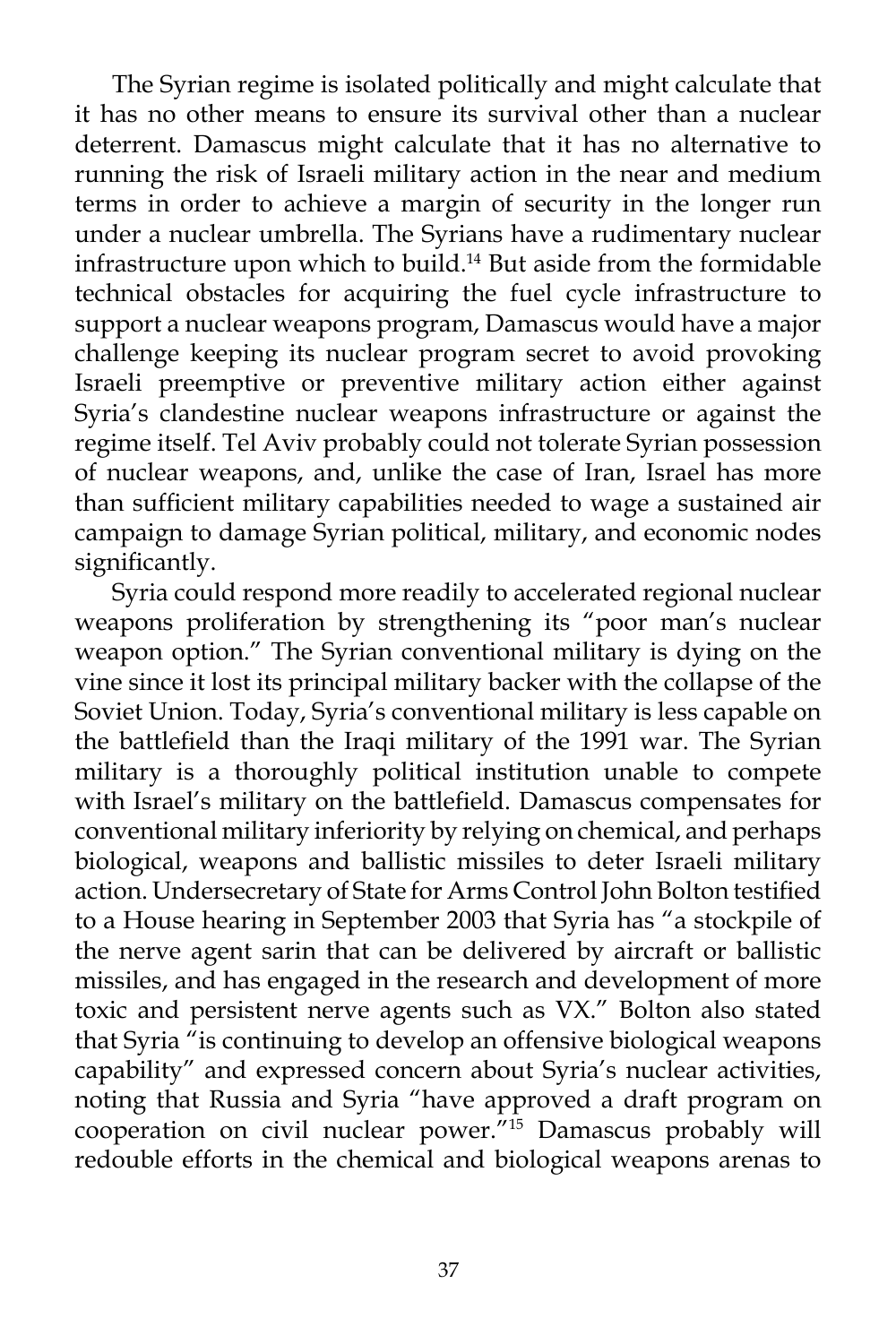shore up its weak deterrent capabilities against Israeli, Turkish, Iraqi, and Iranian conventional and nuclear forces in the distant future.

 The Syrians would have to depend on their substantial ballistic missile forces to deliver chemical or biological weapons against regional threats because of the uncertainty over their air force capabilities. Only Syria's ballistic missiles would stand a chance of penetrating Israeli airspace, probably even with the deployment of the Israeli *Arrow* ballistic missile defense system which cannot be entirely foolproof. Syria's air force would be an unreliable means to deliver WMD payloads, given the exceptionally poor performance of Syrian aircraft and pilots against Israeli forces in the air battles of the 1980s in which Israel downed some 80 Syrian aircraft without a loss of one Israeli. The Syrians have 18 *Scud-B* launchers with 200 missiles, 8 *Scud-C* launchers with 80 missiles, and an unknown number of *Scud-D* missiles.<sup>16</sup>

 The Syrians appear to be working on modernizing their ballistic missile forces in fits and starts. "Syria tested a 700-kilometer range *Scud-D* on September 23, 2000, following a successful test of Israel's *Arrow* missile defense system."17 Syria also could look to acquire more modern, mobile, reliable, and accurate ballistic missiles such as the M-9―whether from China directly, or indirectly from Pakistan. Syrian President Bashir has yet to demonstrate much prudence in regional politics and might be persuaded by Syria's old guard military that new missiles will bring Syria greater security and influence visà-vis Israel. Tel Aviv might, in turn, shatter that Syrian assessment and judge that such a change of the status quo is unacceptable and militarily move against Damascus, particularly since Damascus is in a profoundly weaker position in the Middle East than it had been during the Cold War.

 Egypt is geographically farther from Iran and does not feel the direct Iranian military threat as acutely as those states located closer. Nevertheless, Cairo is likely to view Iran's nuclear weapons as another blow to the Egyptian worldview as the leader in the Arab and Islamic worlds. As journalist Nicholas Kralev observes, "Egyptian politicians, intellectuals, and journalists are worried that their country is losing its status as a major regional player in the Middle East."18 The blow to Egyptian prestige because of Iran's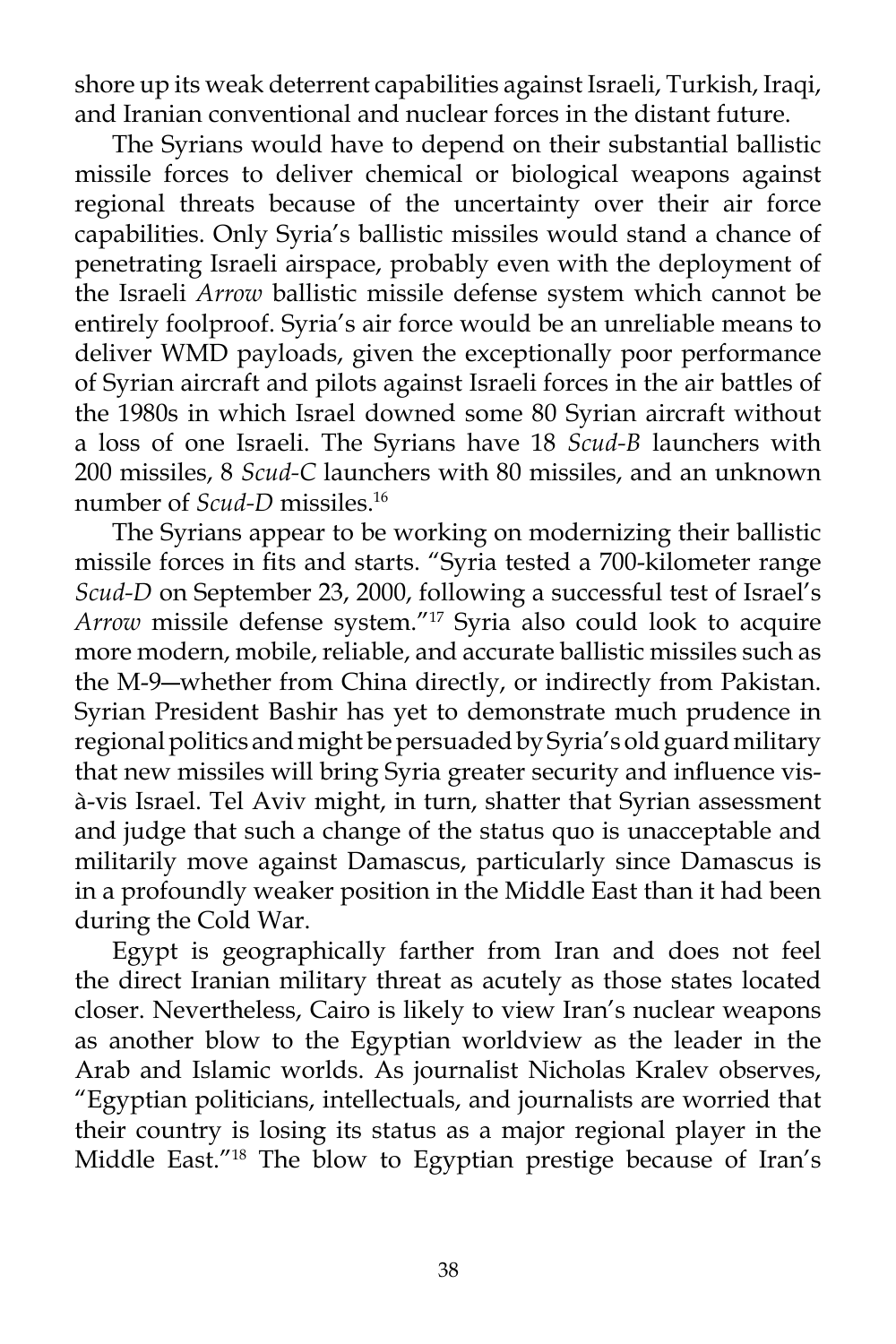nuclear weapons status may not be sufficient in and of itself to alter Egypt's restraint from a nuclear weapons program, but it adds to an already large pile of incentives to pursue nuclear weapons.

 Egypt had incentive to contemplate nuclear weapons well before Iran's nuclear weapons come to the foreground in regional politics. The Egyptians, notwithstanding the peace treaty with Israel, have long resented Israel's nuclear weapons program that they see as a substantial source of Israeli political leverage over Egypt and the other Arab states. Cairo has long pressed diplomatically for a nuclear free zone in the Middle East as a means to negotiate away Israel's unilateral nuclear weapons advantage in the region. Cairo has long warned that it could reconsider its nuclear weapons restraint if the Israelis indefinitely refuse to negotiate for a nuclear free zone.

 Egypt does have a nuclear power infrastructure upon which to begin a program with military applications. In the 1970s, Egypt may have debated pursuing nuclear weapons, but the peace treaty with Israel, aid from the United States, and limited financial means derailed a policy in this direction.<sup>19</sup> Nevertheless, the Egyptians have a nuclear research center with a Soviet-supplied two megawatt research reactor that started in 1961, and an Argentine-supplied 22 megawatt light water reactor that started in 1997.<sup>20</sup> The Wisconsin Project estimates that the Argentine reactor gives Cairo access to bomb quantities of fissile material, possibly enough plutonium to make one nuclear weapon per year.<sup>21</sup> If the Egyptians were to embark on a nuclear weapons program based on its nuclear power infrastructure, they would have to move gingerly much as the Syrians to reduce the risk of Israeli military action. Cairo, however, might judge that it would face less of a risk from Israeli military action than Syria because of Egypt's security relationship with the United States. Cairo could also calculate that Tel Aviv would be loath to undertake military action that would threaten the Egyptian-Israeli Peace Treaty and risk the return of hot wars between Arab states and Israel.

 The Egyptians, much like the Syrians, also could redouble their "poor man's nuclear weapon" option. The Egyptian military in the 1980s modernized its chemical warfare agent production facilities to manufacture the nerve agents and even cooperated with Iraq on chemical weapons; in 1981 Iraq gave Egypt \$12 million to expand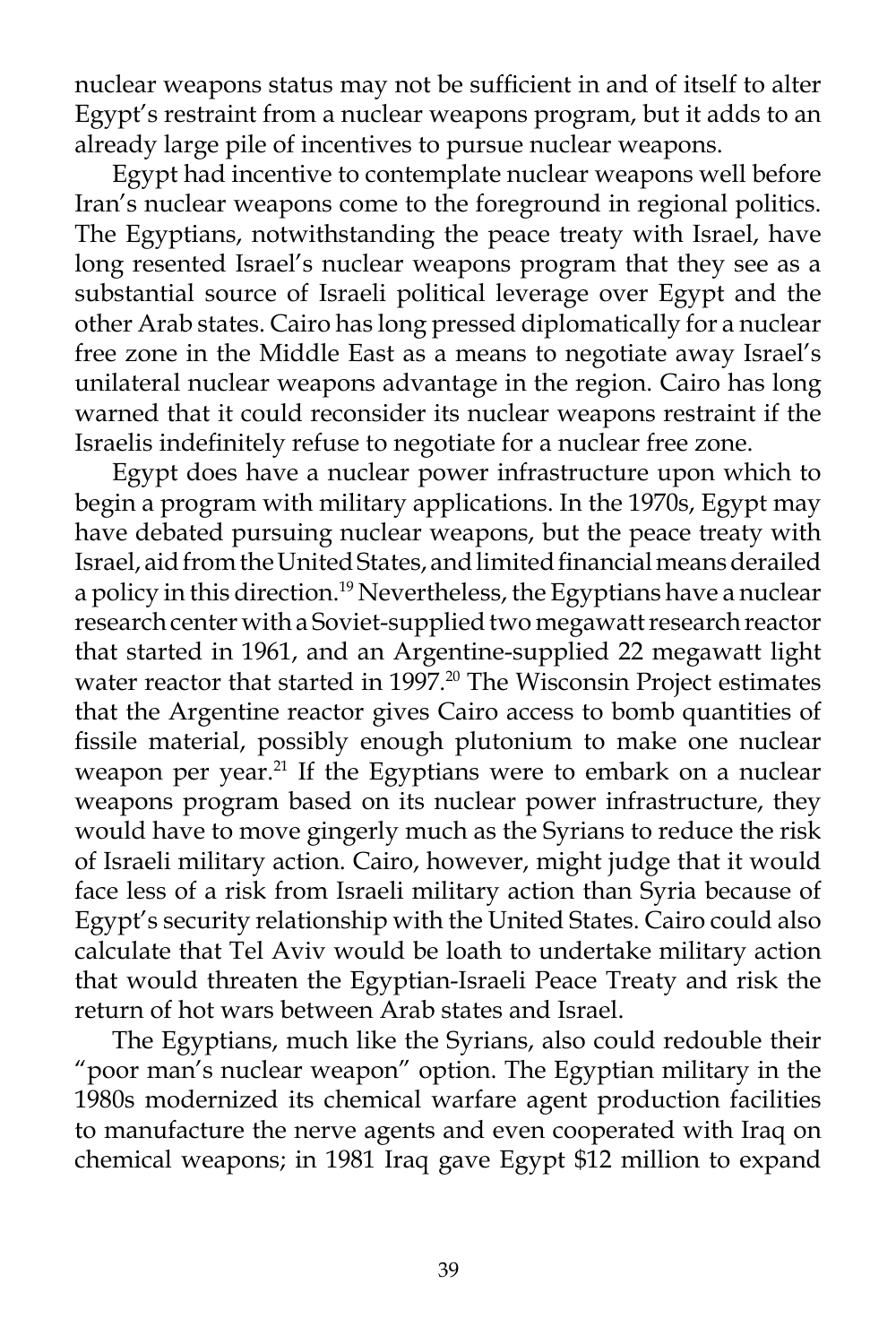Egypt's chemical agent production facilities and, in return, Cairo assisted Baghdad in the production and storage of chemical weapons agents.<sup>22</sup> And the Egyptians could undertake similar modernization efforts of their suspected biological warfare capabilities. "In 1996, U.S. officials reported that by 1972 Egypt had developed biological warfare agents and that there was no evidence to indicate that Egypt has eliminated this capability and it remains likely that the Egyptian capability to conduct biological warfare continues to exist."<sup>23</sup>

 Egyptian and Syrian pursuit of the "poor man's nuclear option" might prove in the end to be only stopgap measures. The Egyptians and Syrians, drawing lessons from the 1991 and 2003 wars against Iraq, might conclude that nuclear weapons are inherently greater sources of deterrence than chemical and biological weapons. The Iraqis had robust chemical and biological weapons inventories in 1991, and the United States believed that Baghdad had retained some of these capabilities in the run-up to the 2003 war. The American campaign against Saddam probably has shaken Egyptian and Syrian confidence in the deterrence value of chemical and biological weapons because the U.S. perception of Iraqi chemical and biological weapons stores was insufficient to deter the United States from waging a war against Baghdad. Israeli, American, and Iranian possession of nuclear weapons might pressure Syria and Egypt to pursue nuclear weapons as the ultimate guarantor of their securities.

 The Egyptians appear to be continuing efforts to modernize their ballistic missile forces, which could be used as a foundation for a nuclear weapons deterrent posture. The Egyptians probably already have on hand at least 24 *Scud B/C* launchers with about 100 missiles.24 The Wisconsin Project assesses that the long-standing relationship with North Korea has given Egypt the capability to indigenously produced *Scud-B* missiles, and Cairo is developing *Scud-C* missile production capabilities.25 In August 2002, Slovak authorities revealed that two North Korean agents based in Slovakia were procuring millions of dollars of ballistic missile components for Egypt. Although the North Korean agents fled the country before Slovak authorities could arrest them, remaining documents showed that between 1999 and mid-2001, they ordered more than \$10 million worth of equipment and supplies for Egypt, to include items that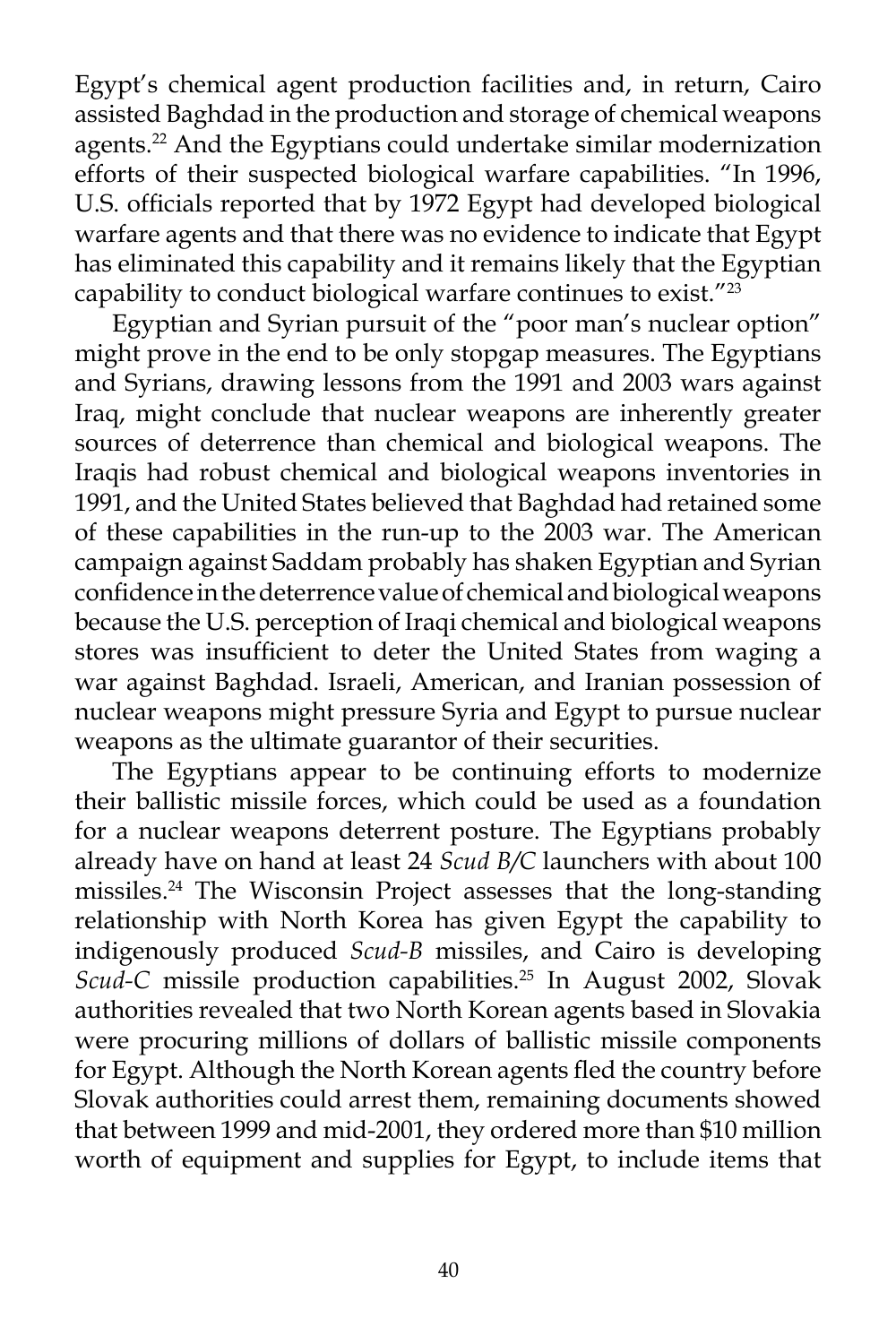suggest that Cairo is trying to acquire a ballistic missile with a range of about 1,500km.<sup>26</sup> The Egyptian ballistic missile program, which has escaped much international scrutiny, has benefited from substantial North Korea assistance, which Cairo might eventually tap to support a nuclear weapons program such as warhead designs to carry on top of Egypt's ballistic missiles.

 Egypt's interest in ballistic missiles with longer ranges than the *Scud* is long-standing. In the 1980s, Egypt cooperated with Iraq and Argentina on the Condor missile program. The United States in 1988 revealed that the Egyptians turned to Argentina for production help and Iraq for funding in a \$3.2 billion *Condor-2* project intended to provide Egypt and Iraq each with 200 solid-fuel ballistic missiles comparable to the American *Pershing II* nuclear delivery system.<sup>27</sup> Intense U.S. diplomatic pressure, as well as the 1990 Gulf war, forced the collapse of the program. Cairo might be rekindling its efforts to procure longer range missiles, calculating that U.S. attention is diverted elsewhere.

 A series of scenarios could be envisioned in which Egypt could embark on a nuclear weapons program in earnest. If American grant assistance were cut significantly, the lifeblood for Egypt's conventional military modernization would evaporate and put more pressure on Cairo to compensate with comparatively cheaper investments in unconventional weapons. A continuing political deterioration over the Israel-Palestinian conflict, Arab street backlash over American military occupation of Iraq, popular Egyptian uprisings against the Mubarak regime, or Mubarak's death all could work to reduce Cairo's responsiveness to U.S. diplomatic pressure below what was the case when Egypt abandoned the *Condor* missile program. Cairo could look to nuclear weapons acquisition as a means for the political prestige needed to shore-up Egypt's domestic security situation and sagging political stature in the Arab world. Egypt might look to Pakistan as a model in this regard; a poor state, but one in which popular support for the nuclear program worked to Musharraf's political advantage at home and abroad. Arguably, Pakistan benefits from more international attention and American assistance than would have been the case had Pakistan not had nuclear weapons. Cairo also could calculate that only nuclear weapons could bring sufficient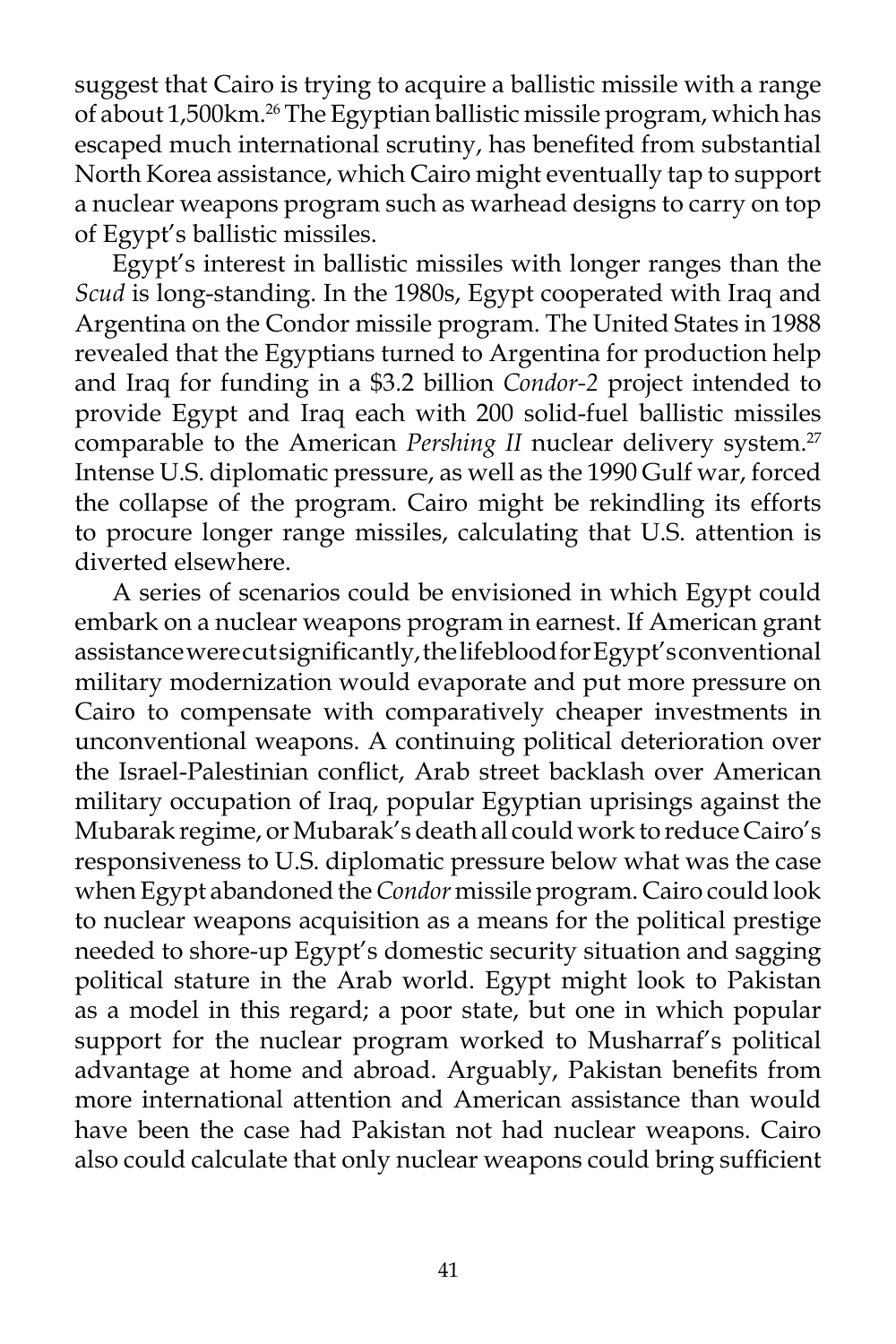political pressure on Israel to engage in serious arms control talks, much as they had between the Americans and Soviets during the Cold War.

# **AMERICAN POLICY AVENUES**

 The United States will have leverage and influence over Iraqi responses to Iranian nuclear weapons inventory as long as American and international forces play critical roles inside Iraq, but, over the longer run, that influence will subside and the incentives for Iraq to resume ballistic missile and nuclear weapons programs will grow stronger to balance growing Iranian ballistic missile and nuclear forces. The smaller Gulf Arab states, moreover, might be supportive of Iraqi efforts in this direction because they would see Iraq as a geopolitical counterbalance to Iranian and Saudi power much as they had during the 1980-88 Gulf war.

 To stem this course of events, the United States will have to bolster Iraq's force projection capabilities by providing assistance in building a modern, capable air force to compensate for Iraqi restraint in resurrecting Iraqi ballistic missile programs. The Iraqis will have legitimate security demands for force projection capabilities against Iran's growing ballistic missile forces. The Iraqis also will need American and international security reassurance in continued linkages to western militaries to ensure that Iraqi conventional forces, while smaller than Iranian forces, are more capable in conventional military operations to deter Iranian ambitions. The Iraqis, too, will need international security reassurance to dampen the powerful incentive to pursue nuclear weapons to counterbalance Iran's nuclear weapons inventory.

 The United States should be forward-leaning in diplomatic efforts to stem Egyptian and Saudi incentives to pursue nuclear weapons options. The United States is bound to have more leverage over Egypt, which benefits from substantial American military and economic assistance. As Jon Alterman observes, "the \$1.3 billion in military aid that the United States provides annually is useful as the present regime distributes patronage in the armed forces. U.S. economic aid, just under \$800 million annually and slowly declining, also helps the regime consolidate its patronage networks."28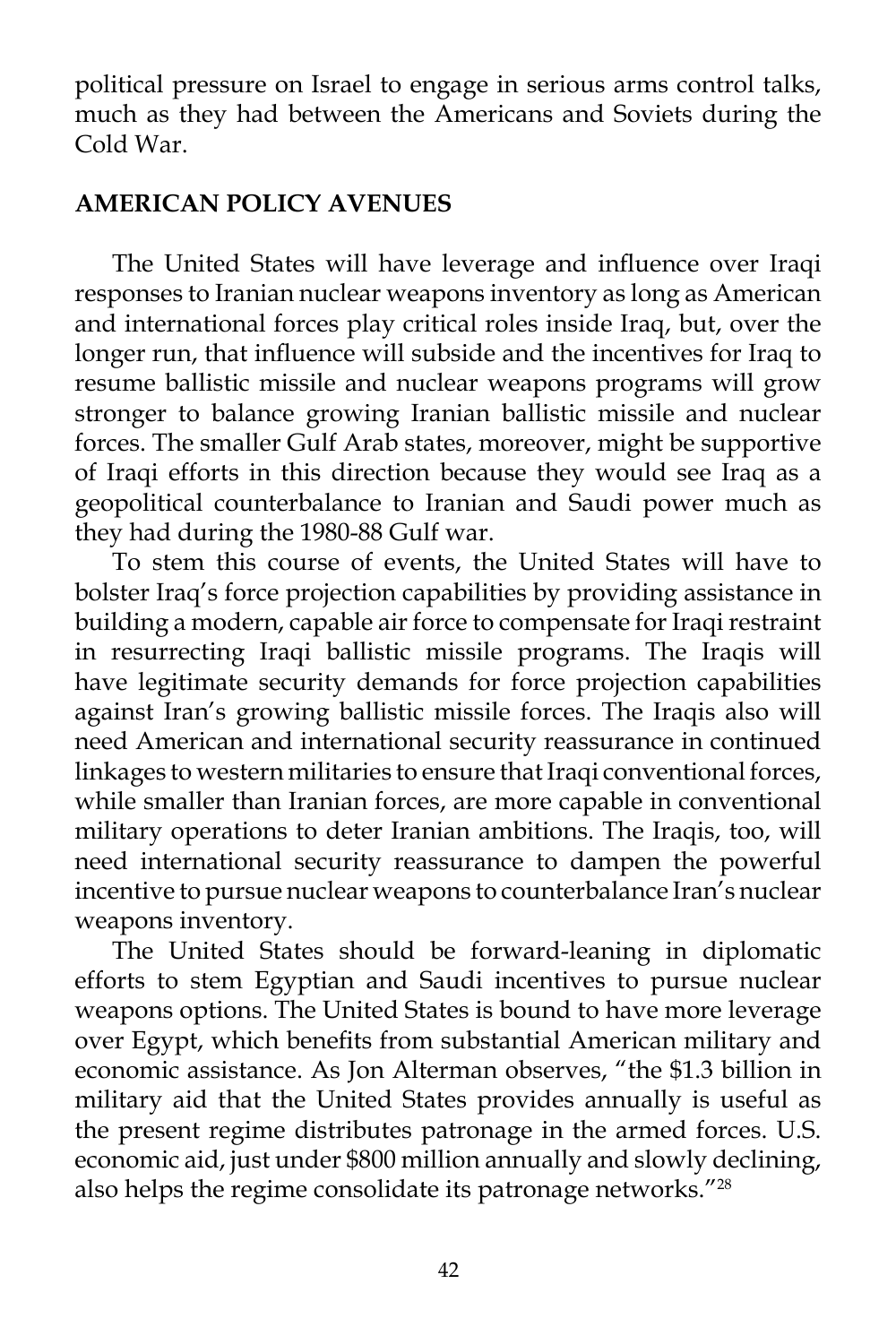Egypt demonstrated sensitivity to U.S. diplomatic and political pressure that ended its *Condor* ballistic missile program in the late 1980s. The Egyptians, however, probably calculate that the United States has a short attention span and is easily distracted by other global events, especially today in Iraq and Afghanistan. In light of Iran's nuclear weapons program, the United States needs to squeeze Egypt's ballistic missile program and potential nuclear weapons aspirations back on to the policy agenda. The United States needs to speak firmly and directly with the Egyptians and challenge the country on the activities of its ballistic missile forces, which could be the platform for nuclear weapons delivery in the future.

 American leverage against Saudi Arabia will be less than is the case with Egypt. The Saudis by no means depend on American economic support or largesse for the modernization of the Saudi military. Still though, the Saudis continue to see the United States as a strategic backdrop that could potentially again bolster the Kingdom in a future contingency. The United States needs to leverage the security reassurance it gives to the Saudis to gain access and Saudi updates on the status of CSS-2s. The United States should argue that the Saudi military benefits from access to American military facilities, and that the Saudis should reciprocate by allowing U.S. officials to inspect on a bilateral basis Saudi military facilities, missiles, and warheads, and to speak with Saudi personnel. Such efforts would give the United States a better understanding of the Saudi infrastructure, as well as underscore the potential negative consequences of the Saudis undertaking a bid for nuclear weapons on ballistic missiles.

 The possession of nuclear weapons in Egypt and Saudi Arabia would be particularly troubling given the potential for political instability in these countries over the longer run. Both countries have a burgeoning demographic bulge of young and unemployed men who will be vulnerable for recruitment by domestic―especially militant Islamic―political opposition. Egypt in the past has had its armed forces penetrated by Islamic militants, witness the assassination of President Sadat during a military parade, and might again suffer from Islamic militants in military ranks who might have knowledge and access to nuclear weapons inventories. The same case could be made of Saudi Arabia. While these scenarios would not appear likely in the near term, they might not appear so hypothetical in 15 or 20 years.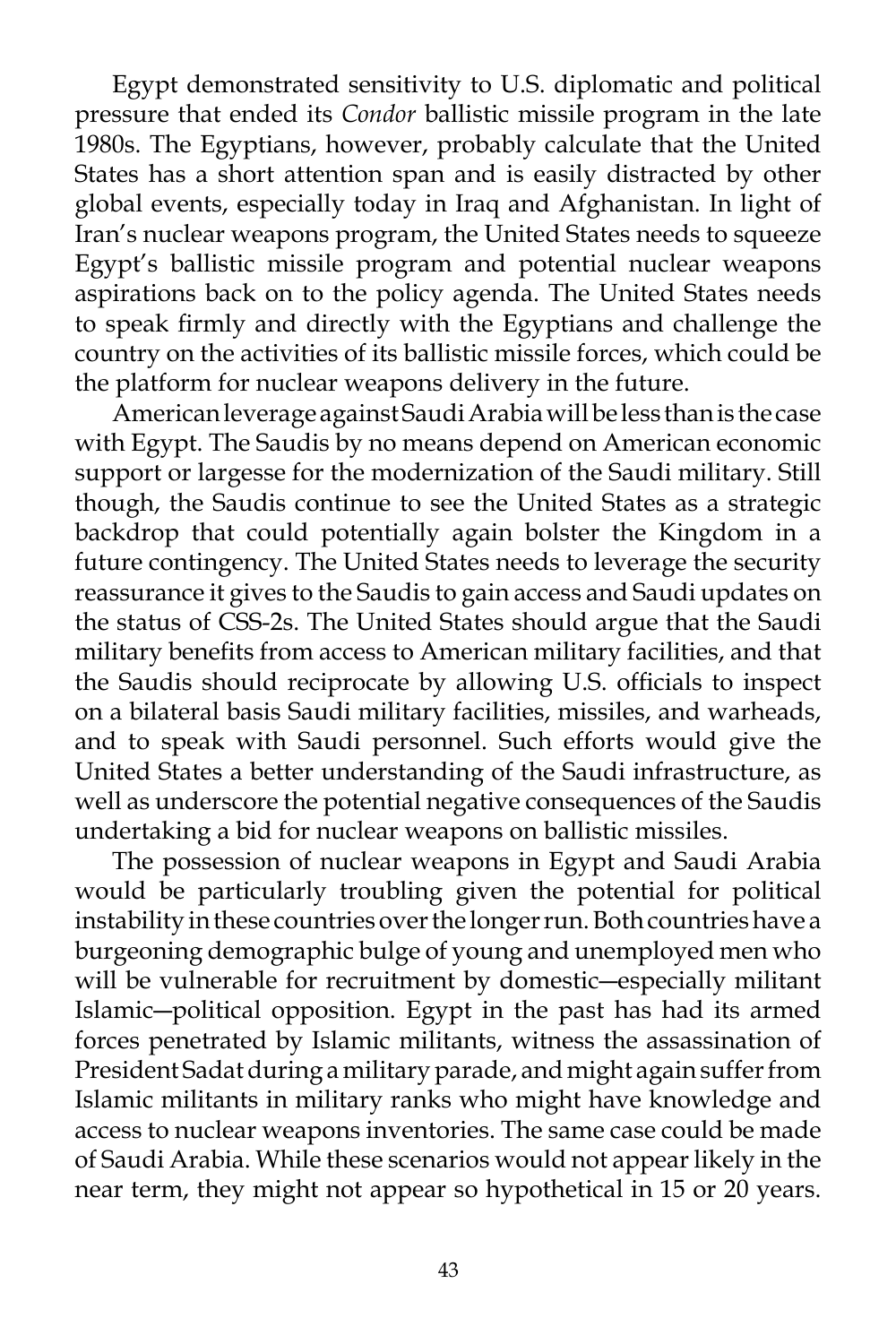These scenarios underscore the imperative of American statecraft to try to head off the Egyptian or Saudi acquisition of nuclear weapons in the near term to avoid being saddled in the future with unstable regimes politically struggling against militant Islam opposition both inside and outside the gates of power, much as the United States faces today with respect to Pakistan.

 Syria will require more use of coercive diplomacy that entails the threat of force than the cases of Egypt and Saudi Arabia, if the United States is to discourage Syria from undertaking the nuclear weapons route. The Syrians have demonstrated a stubborn resistance to conciliatory measures from outside as well as a propensity to put their near-term interests over longer-term strategic interests. The Syrians, for example, appear to have rendered logistics assistance for Iraqi regime exodus from Iraq after the 2003 war, as well as facilitated the travel of Jihadists from the region into Iraq to fight American occupation forces. The United States needs to reaffirm directly to Syria that it is an isolated regime squeezed between powers―Israel, Jordan, Turkey, and Iraq―which are more favorably disposed to American than Syrian strategic interests. Damascus needs to know directly and clearly that the initiation of a nuclear weapons program would not be tolerated and the American or Israeli military forces could wreak havoc on Syria's limited infrastructure and obsolete conventional forces, the destruction of which would leave the ruling regime wobbly.

 Rather than procure their own nuclear weapons capabilities, the smaller Gulf Arab States might seek to use a set of overlapping security arrangements to acquire a rough, if minimal measure, of deterrence against the Iranian nuclear weapons threat. Iranian nuclear weapons could act as a further catalyst for Arab Gulf States to nurture their security relationships with the United States. Kuwait, Bahrain, Oman, and Qatar might increase the already substantial security links that have bloomed with the United States since the 1991 Gulf war. These states see security ties with the United States as critical to ensure their autonomies from the major regional states of Iraq, Iran, and Saudi Arabia. If they were to become wedged between nuclear powers in Iran―and subsequently in Iraq and Saudi Arabia―the small Arab Gulf states might try to get themselves more closely tied with American conventional deterrence as well as under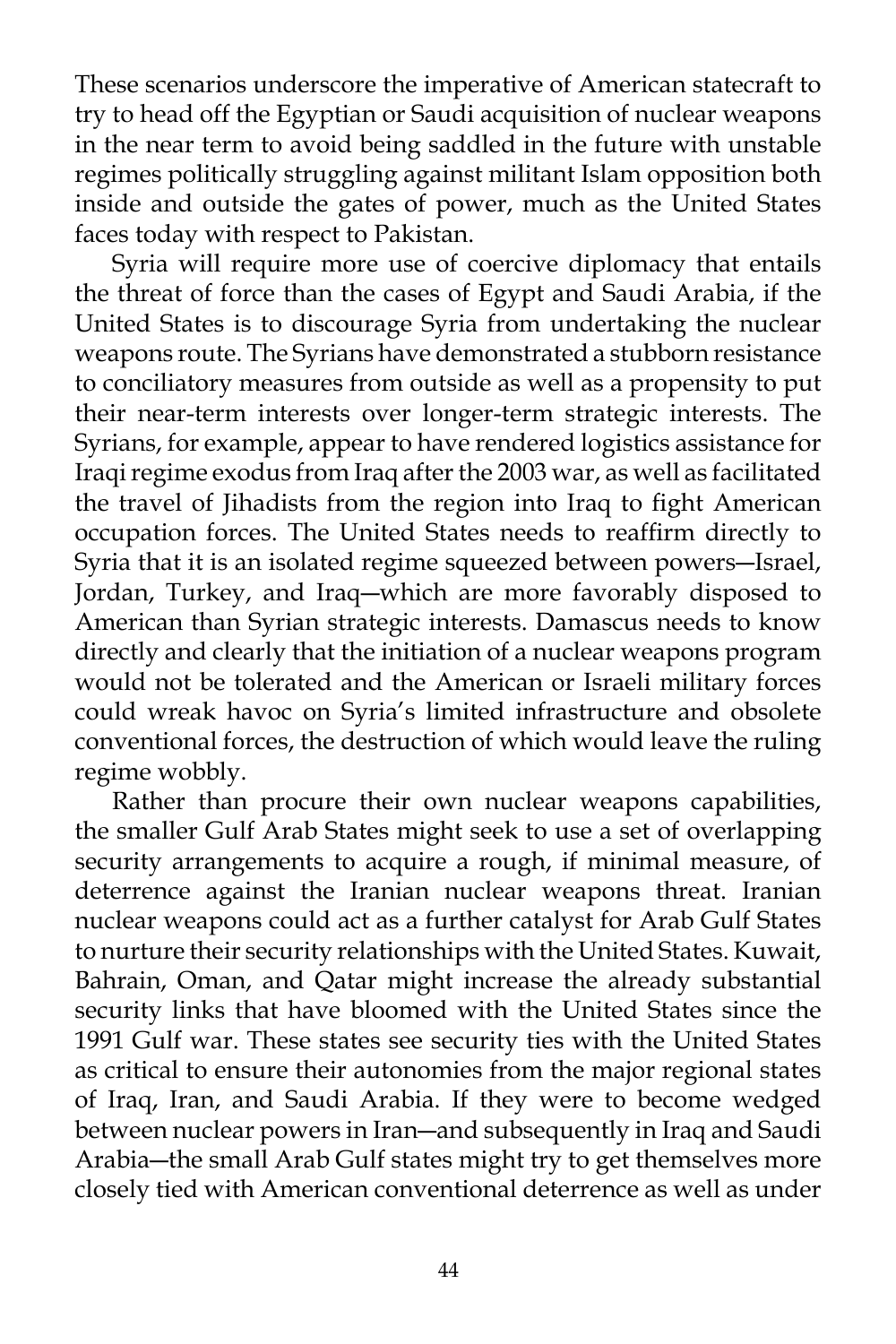a potential American nuclear umbrella. The small Arab Gulf states, moreover, would need to hedge their bets and simultaneously work to nurture ties with Saudi Arabia and Iraq to counterbalance Iranian aspirations for dominance in the Gulf.

 The small Arab Gulf states will be looking to secure a protective coverage of American nuclear deterrence. They will seek to leverage their hosting and support of American conventional forces in the region for American security guarantees that an American nuclear forces deterrent will be leveraged against Iranian nuclear capabilities. Gulf States might ask the United States for a contemporary rendition of the "Carter Doctrine," in which the United States made a veiled threat to respond with nuclear weapons in the event that the Soviet Union made a military bid for warm water Gulf ports. President Carter announced in January 1980, in response to the Soviet Union's invasion of Afghanistan and closer proximity to the Persian Gulf, that "Any attempt by any outside force to gain control of the Persian Gulf will be regarded as an assault on the vital interests of the United States of America; any such an assault will be repelled by any means necessary, including military force."<sup>29</sup> Although the United States might opt to couch a policy that applies to the whole region―as the Carter Doctrine had―the Arab Gulf states are unlikely to be able to coordinate among themselves a coordinated pitch to the United States. The United States, though, would be well-advised to steer clear of a renewed Carter Doctrine that imprudently relies on nuclear weapons. The Carter Doctrine made strong strategic sense, but because the United States at the time lacked the conventional force projection capabilities to make good the threat against Soviet forces, the doctrine amounted to a veiled American threat to resort to nuclear weapons.

 The United States would be better off offering ballistic missile defense coverage than a new grand doctrine with veiled threats of American nuclear retaliation for military disruptions to the Gulf balance of power. The Gulf States with the experience of the 1991 and 2003 Gulf Wars have grown accustomed to benefiting from the provision of American ballistic missile defense coverage. And Iran's acquisition of nuclear weapons undoubtedly will increase the Gulf Cooperation Council (GCC) states' sense of vulnerability because one nuclear tipped Iranian missile could decimate the government,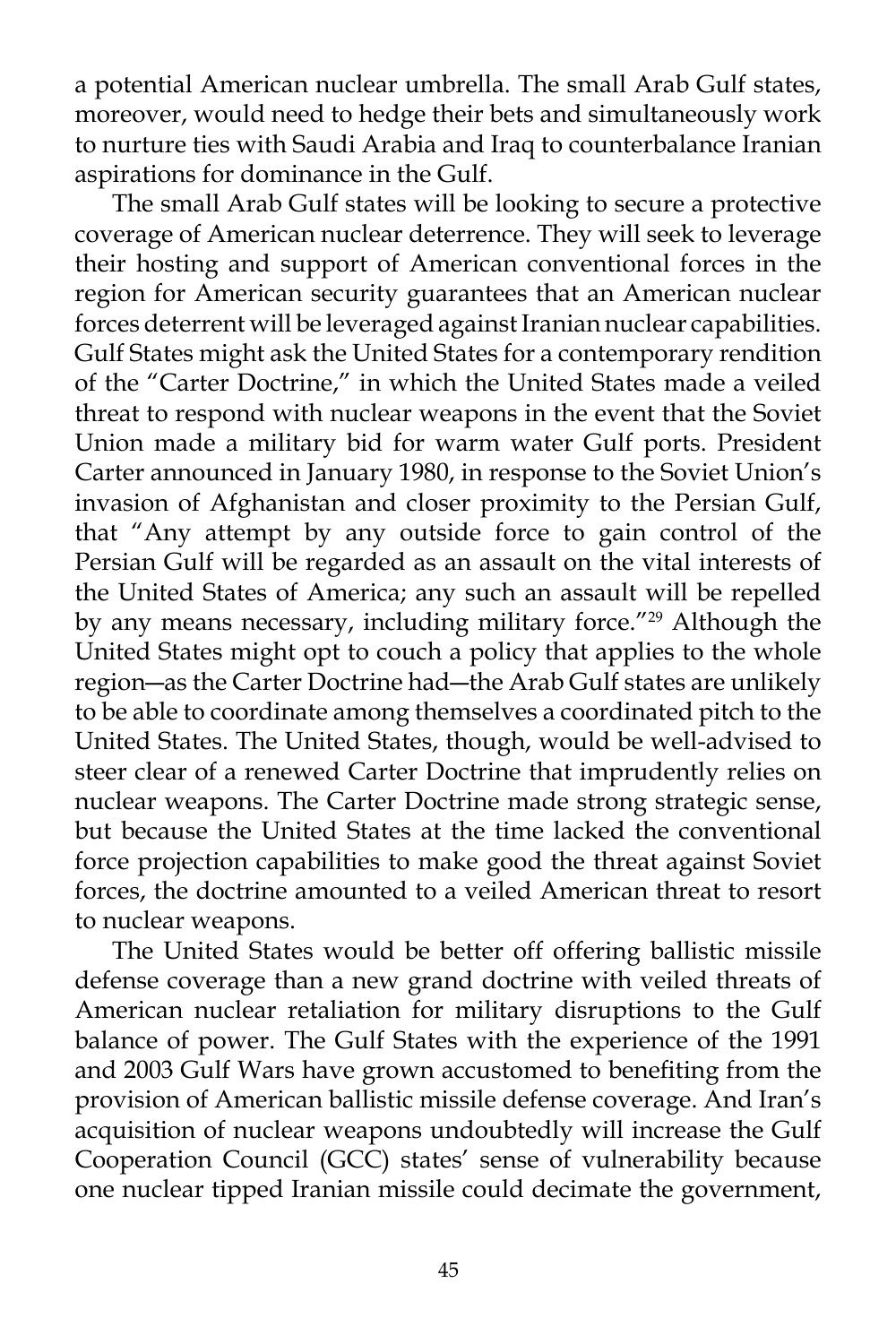ruling families, and societies of the smaller GCC states that, in some respects, have more in common with ancient city-states than modern nation-states. The United States might look to the GCC states for financial assistance to offset the research, development, procurement, and deployment of ballistic missile defense systems in the region, whether land- or sea-based. While sea- and land-based American ballistic missile defense systems are unable to provide strategic defense protection of the United States with its large landmass, they are capable of providing strategic protection to small states such as Qatar and Bahrain.

 The Arab Gulf states and the United States would have advantages in drawing the North Atlantic Treaty Organization (NATO) into the Gulf to shore-up deterrence against a nuclear-ready Iran. From the Gulf state perspective, encouraging greater European security involvement in the Gulf via NATO is a potential means to hold in check what they perceive as assertive "unilateral" American diplomacy and statecraft vis-à-vis Iran. From the American perspective, NATO involvement potentially would give U.S. endeavors aimed at countering Iran at least a cloak of multilateral legitimacy. NATO's European members, moreover, have recently shown more interest in Alliance involvement in the greater Middle East―particularly in Afghanistan―in no small measure to help repair the damage done to the trans-Atlantic relationship due to bitter French and German opposition to the war in Iraq. Washington should parlay European interest in repairing security ties to the United States to move NATO's traditional focus on continental Europe to the greater Middle East, with a concentrated focus on dealing with a nuclear-ready Iran.

 NATO involvement should complement rather than replace the U.S. role as the premier security broker in the Persian Gulf. Despite a recent upswing in European interest in the Gulf, the worldviews of European capitals remain focused on security issues in and around Europe. The Europeans are all too willing to let political and military problems in the Middle East fester, to step aside and let the Americans carry the lion's share of the region's political-military burdens, and to eagerly criticize American policy for failing to deliver a "perpetual peace" to the troubled region. While NATO's European members devote considerable attention to political pomp and circumstance, their military capabilities are seriously eroding, leaving them with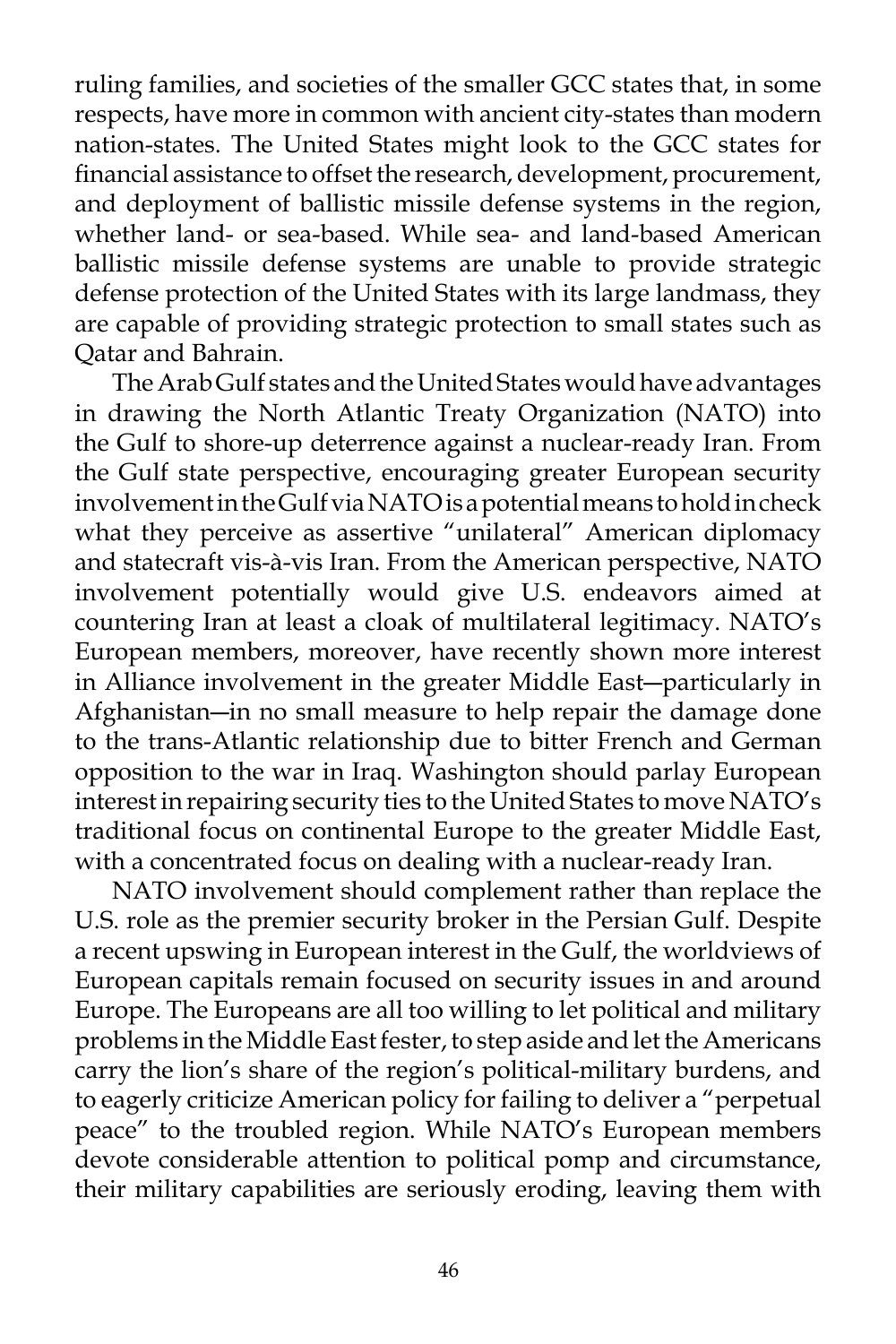little to no means to project military power into the Gulf.<sup>30</sup> The Gulf States understand that NATO can help politically contain American power, but, if push comes to shove in a future military contingency in the Gulf, only the Americans have the military power needed to act.

 The United States today―unlike its European allies―does not lack the conventional means to project power in the Gulf as demonstrated in the wars of 1991 and 2003 against Iraq. And the United States would be wise strategically to tap that reputation for power to reassure partners in the region―in order to dampen incentives for exploring the nuclear weapons option―with ballistic missile defenses and conventional military means. The United States, with its preponderance of conventional forces, could threaten to remove the regime in Iran should nuclear weapons be used against American forces and regional partners. The reliance on conventional deterrence will underscore internationally the lack of usability of nuclear weapons, a mindset that, in turn, would dampen regional interest and prestige linked to nuclear weapons acquisition. Conversely, the American threat of nuclear weapons response in kind would heighten the importance and prestige of nuclear weapons and contribute to incentive for nuclear weapons proliferation. In the event that nuclear deterrence fails, the United States would have to make good on its nuclear threat and retaliate with nuclear weapons to cause most likely the end of the regime in Tehran, but at the unacceptable moral cost of thousands to millions of innocent Iranian civilian lives. Massive and tightly targeted conventional force retaliation offers a profoundly more moral and strategically effective deterrent because the threat is more credible than nuclear weapons response in light of the American restraint in inflicting civilian casualties in numerous conflicts since the end of the Cold War.

## **ENDNOTES - CHAPTER 2**

 1. Kori N. Schake and Judith S. Yaphe, *The Implications of a Nuclear-Armed Iran*, McNair Paper 64, Washington, DC: National Defense University, 2001, p. 31.

 2. The author is indebted to Eliot Cohen on this point. See his "The Mystique of U.S. Air Power," *Foreign Affairs*, Vol. 73, No. 1, January-February 1994.

 3. Quoted in Thomas Fuller, "A Top EU Aide Backs Iran in Feud over Arms," *International Herald Tribune*, November 18, 2003.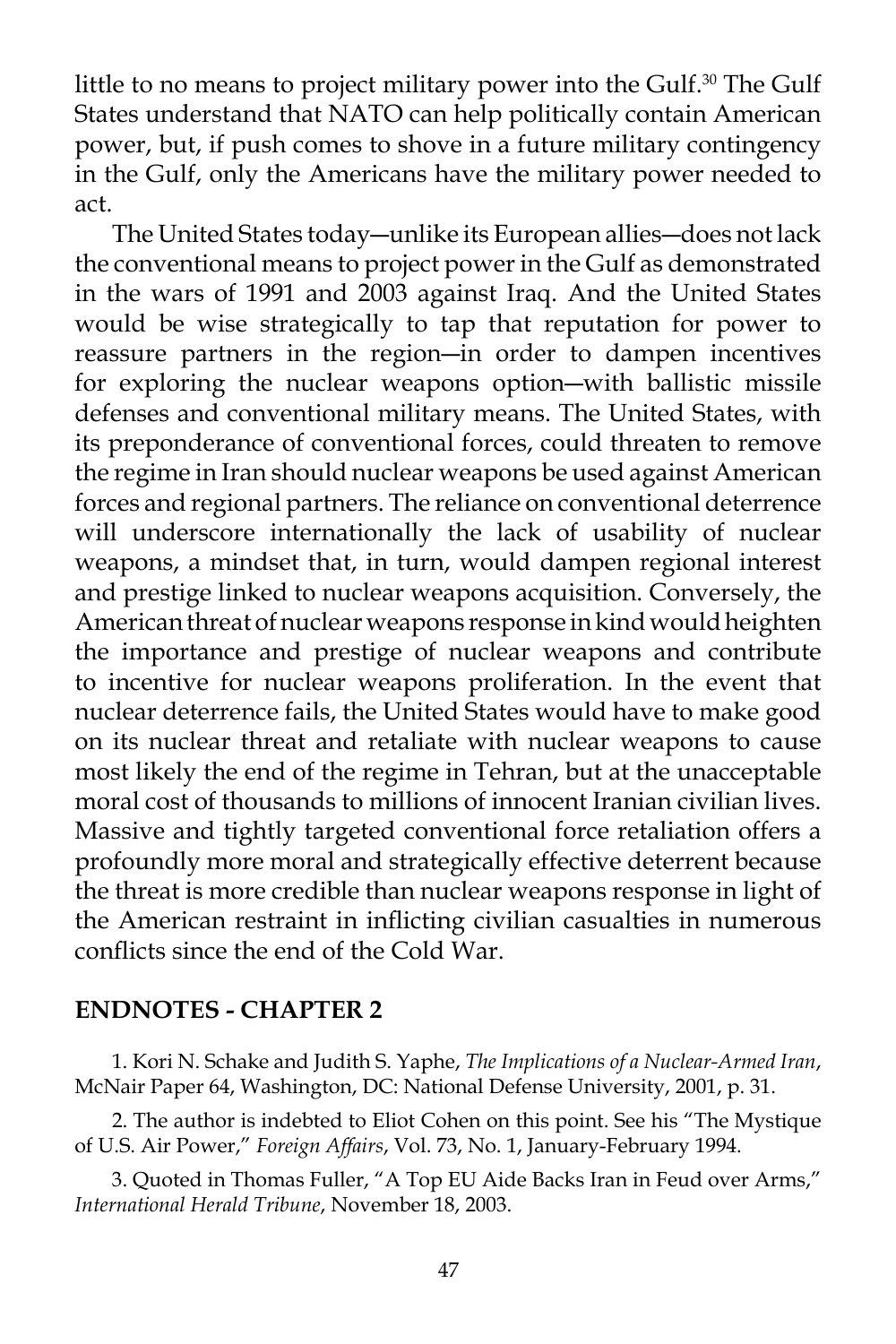4. Anthony H. Cordesman, *Saudi Arabia: Guarding the Desert Kingdom*, Boulder, CA: Westview Press, 1997, p. 178.

 5. For a discussion of the Saudi strategic logic for nuclear weapons, see Richard L. Russell, "A Saudi Nuclear Option?" *Survival*, Vol. 43, No. 2, Summer 2001, pp. 69-79.

 6. Ewen MacAskill and Ian Traynor, "Saudis Consider Nuclear Bombs," *The Guardian*, September 18, 2003, p. 1.

 7. Arnaud de Borchgrave, "Pakistan, Saudi Arabia in Secret Nuke Pact," *Washington Times*, October 22, 2003.

 8. For background on these disputes, see Simon Henderson, *The New Pillar: Conservative Arab Gulf States and U.S. Strategy*, Policy Paper No. 58, Washington, DC: Washington Institute for Near East Policy, 2003, pp. 24-25.

 9. Henderson, *The New Pillar: Conservative Arab Gulf States and U.S. Strategy*, p. 72.

 10. Ephraim Kam and Yiftah Shapir, eds., *The Middle East Strategic Balance*, Tel Aviv, Israel: Jaffee Center for Strategic Studies, 2003.

 11. *The Military Balance, 2003-2004*, London: Oxford University Press for International Institute for Strategic Studies, 2003, pp. 289, 299.

12. *Ibid*., pp. 276, 279.

 13. For background on Turkey's fits and starts with nuclear power, see Mustafa Kibaroglu, "Turkey's Quest for Peaceful Nuclear Power," *The Nonproliferation Review*, Spring-Summer 1997, pp. 33-44.

 14. See Nuclear Threat Initiative website for analysis on Syria provided by the Center for Nonproliferation Studies at the Monterey Institute of International Studies at *http://www.nti.org/e\_research/proflies/Syria/2074\_2076.html*, accessed November 21, 2003.

 15. Quoted in Judith Miller, "Senior U.S. Official to Level Weapons Charges Against Syria," *New York Times*, September 16, 2003.

16. Kam and Shapir.

 17. Joseph Cirincione with Jon B. Wolfsthal and Miriam Rajkumar, *Deadly Arsenals: Tracking Weapons of Mass Destruction*, Washington, DC: Carnegie Endowment for International Peace, 2002, p. 85.

 18. Nicholas Kralev, "Egypt Fears Dwindling Influence," *Washington Times*, November 19, 2003, p. 16.

 19. For background on Egypt's past contemplation of a nuclear weapons option, see Barbara M. Gregory, "Egypt's Nuclear Program: Assessing Supplier-Based and Other Developmental Constraints," *The Nonproliferation Review*, Fall 1995, p. 21.